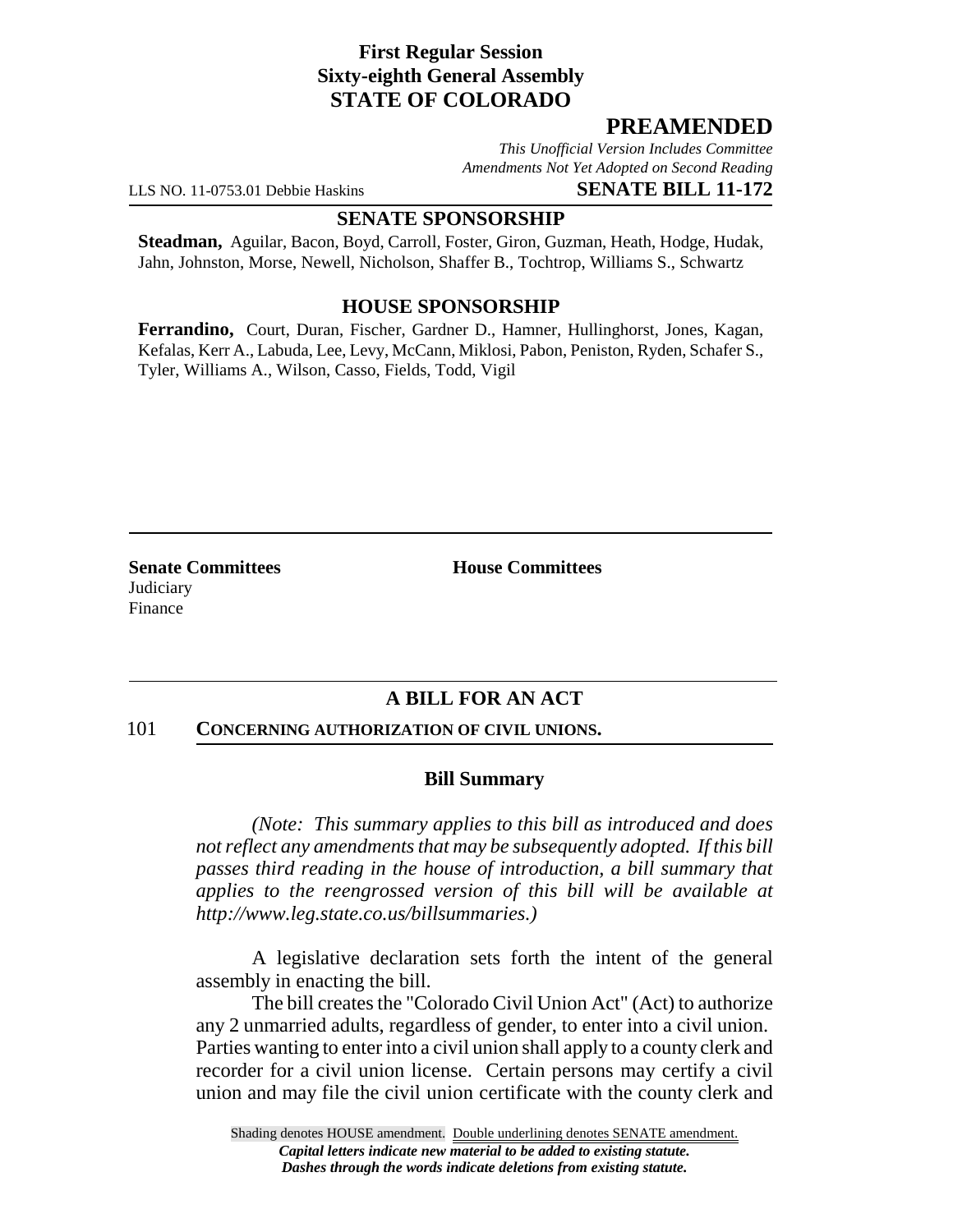recorder. A priest, minister, rabbi, or other official of a religious institution or denomination or an Indian nation or tribe is not required to certify a civil union in violation of his or her right to free exercise of religion. The criteria for a valid civil union are set forth in the bill.

The executive director of the department of public health and environment and the state registrar of vital statistics shall issue forms necessary to implement the Act. Each county clerk and recorder shall submit records of registered civil unions to the office of vital statistics. A county clerk and recorder shall collect a fee for a civil union license, which fee shall be credited to the vital statistics records cash fund. The state registrar of vital statistics is authorized to set and collect an additional fee for verification of civil unions, which fee shall be credited to the vital statistics records cash fund. A county clerk and recorder shall collect a \$20 fee to be credited to the Colorado domestic abuse program fund.

The legal benefits, protections, and responsibilities that are granted under the law to spouses shall apply in like manner to parties to a civil union, including the following:

- ! Responsibility for financial support of a party to a civil union;
- ! Rights and abilities concerning transfer of real or personal property to a party in a civil union;
- ! The ability to file a claim based on wrongful death, emotional distress, loss of consortium, dramshop, or other laws, whether common law or statutory, related to or dependent upon spousal status;
- ! The ability to inherit real and personal property from a party in a civil union under the probate code;
- ! Priority for appointment as a conservator, guardian, or personal representative;
- ! Survivor benefits under and inclusion in workers' compensation laws;
- ! The ability to adopt a child of a party to a civil union;
- ! The ability to insure a party to a civil union under group benefit plans for state employees;
- ! The ability to designate a party in a civil union as a beneficiary under the state public employees retirement system;
- ! Survivor benefits under local government firefighter and police pensions;
- ! Protections and coverage under domestic abuse and domestic violence laws;
- ! Rights and protections under victims' compensation laws and victims and witness protection laws;
- ! Protections and responsibilities relating to emergency and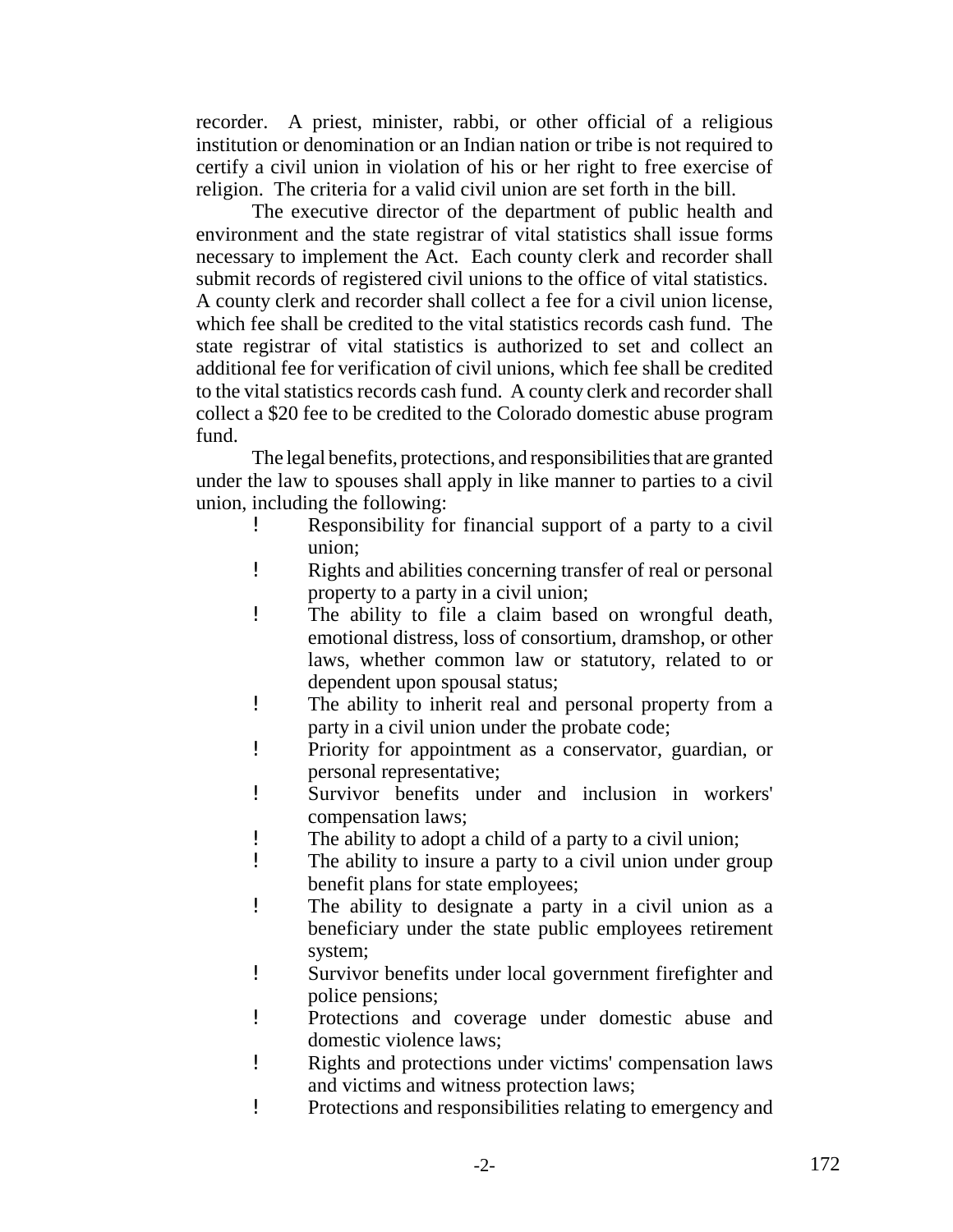nonemergency medical care and treatment and hospital visitation;

- ! Rights to visit a party in a civil union in a correctional facility, jail, or private contract prison or in a facility receiving mental health treatment;
- ! The ability to file a complaint about the care or treatment of a party in a civil union in a nursing home;
- ! Rights relating to declarations concerning the administration, withholding, or withdrawing of medical treatment, proxy decision-makers and surrogate decision-makers, CPR directives, or directives concerning medical orders for scope of treatment forms with respect to a party to a civil union;
- ! Rights concerning the disposition of the last remains of a party to a civil union;
- ! The right to make decisions regarding anatomical gifts;
- ! Eligibility for family leave benefits;
- ! Eligibility for public assistance benefits;
- ! A privilege from providing compelled testimony against a party in a civil union and evidentiary privileges for parties to a civil union;
- ! The right to apply for emergency or involuntary commitment of a party to a civil union;
- ! The right to claim a homestead exemption;
- ! The ability to protect exempt property from attachment, execution, or garnishment; and
- ! Dependent coverage under life insurance and health insurance policies.

The same processes that are provided in law for dissolution, legal separation, and declaration of invalidity of a marriage apply to dissolution, legal separation, and declaration of invalidity of a civil union. Any person who enters into a civil union in Colorado consents to the jurisdiction of the courts of Colorado for the purpose of any action relating to a civil union even if one or both parties cease to reside in the state. The courts are authorized to collect docket fees for the dissolution of a civil union, legal separation of a civil union, and declaration of invalidity of a civil union.

The Act shall not be construed to create a marriage between the parties to a civil union, create or recognize a legal status similar to marriage, or alter the public policy of this state that recognizes only the union of one man and one woman as a marriage. Notwithstanding any provision of law to the contrary, nothing in the Act shall be interpreted to require a child placement agency to place a child for adoption with parties to a civil union.

The Act includes a reciprocity and principle of comity section that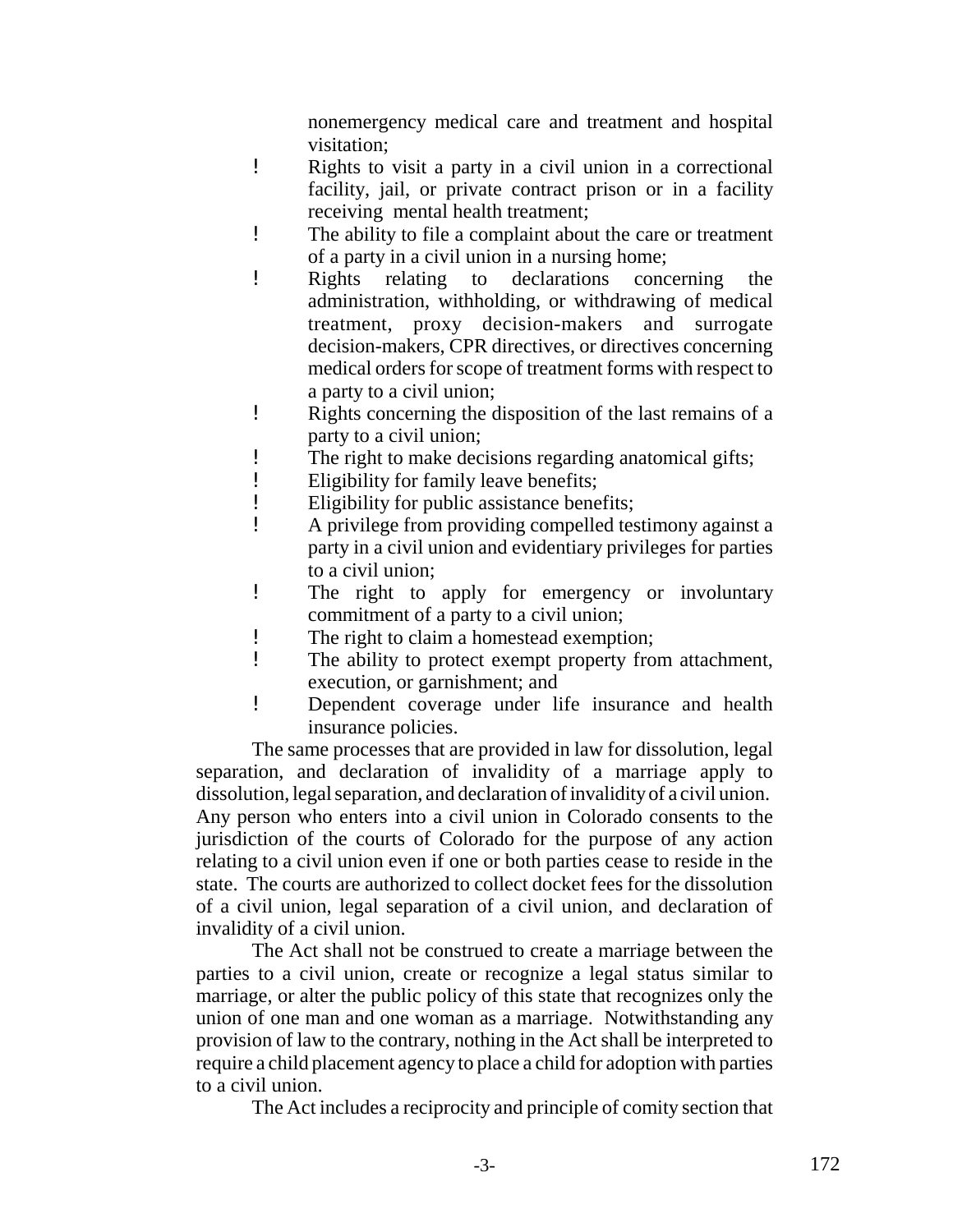states that a relationship between persons of the same sex that does not comply with section 31 of article II of the state constitution that is legally entered into in another jurisdiction shall be deemed in Colorado to be a civil union and that, under principles of comity, a civil union, domestic partnership, or a substantially similar legal relationship that is legally created in another jurisdiction shall be deemed to be a civil union for purposes of Colorado law.

A severability clause is included in the Act.

The executive director of the department of revenue is authorized to appoint a study commission to investigate and report on what changes in the law could be made to ensure equitable tax treatment and to allow parties to a civil union to file a joint state tax return without violating the federal tax laws. Until a statutory change is enacted to authorize the filing of a joint state tax return by parties to a civil union, nothing in the Act shall be construed to permit the filing of a joint income tax return by the parties to a civil union.

A custodian of records is prohibited from allowing a person, other than the person in interest or an immediate family member of the person in interest, to inspect the application for a civil union license of any person; except that a district court may order the custodian to permit inspection of the license application for a civil union upon a showing of good cause.

A person who has entered into a designated beneficiary agreement under Colorado's designated beneficiary statute is precluded from entering into a civil union with a different person. If both parties to a designated beneficiary agreement are eligible to enter into a valid civil union and subsequently enter into a civil union, the civil union certificate constitutes a superseding legal document that supersedes and invalidates the prior designated beneficiary agreement.

The bill makes other conforming amendments.

1 *Be it enacted by the General Assembly of the State of Colorado:*

 **SECTION 1. Legislative declaration.** The general assembly declares that the public policy of this state, as set forth in section 31 of article II of the state constitution, recognizes only the union of one man and one woman as a marriage. The general assembly declares that the purpose of the "Colorado Civil Union Act", article 15 of title 14, Colorado Revised Statutes, is to provide eligible couples the opportunity to obtain the benefits, protections, and responsibilities afforded by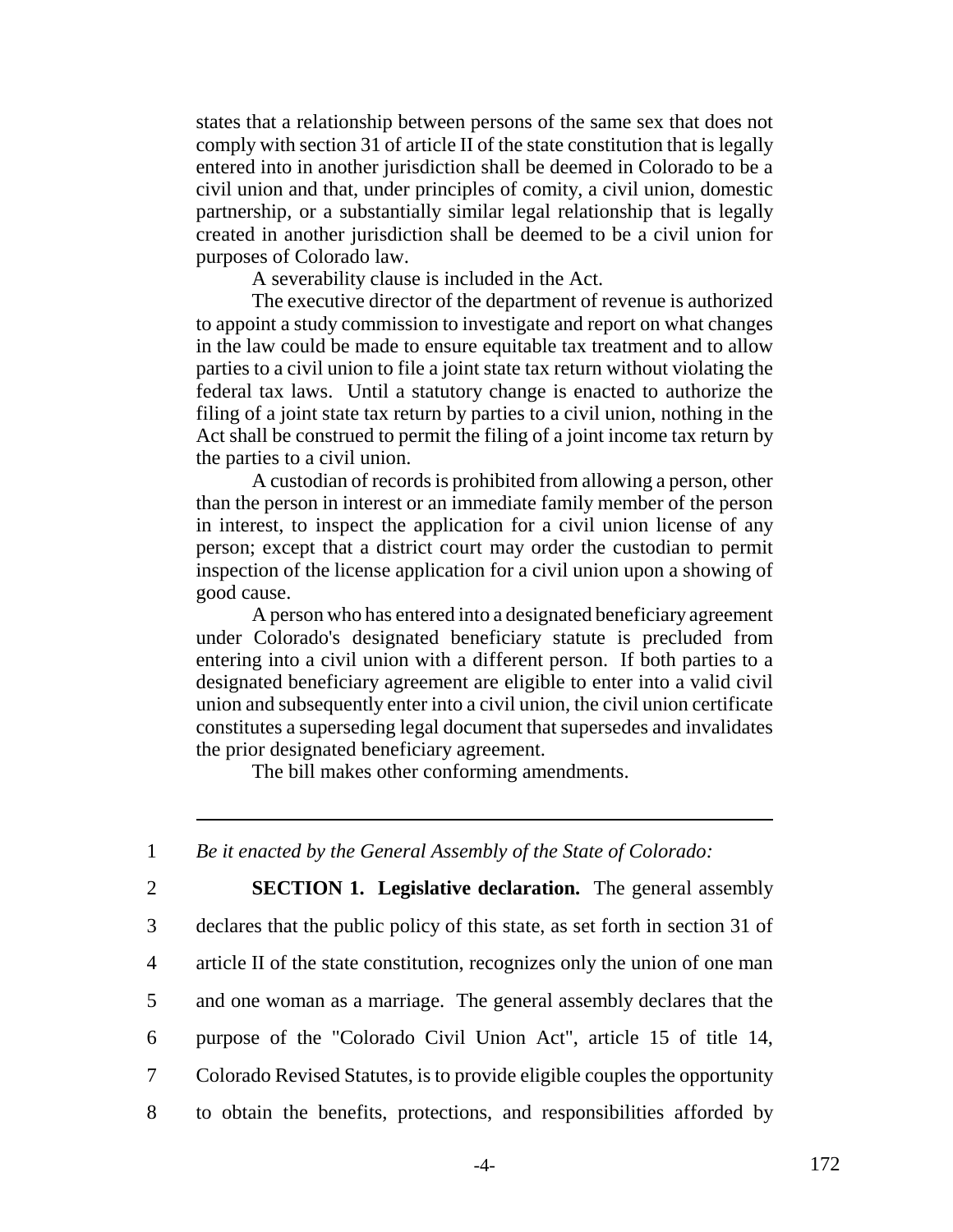Colorado law to spouses consistent with the principles of equality under law and religious freedom embodied in both the United States constitution and the constitution of this state. The general assembly further finds that the general assembly, in the exercise of its plenary power, has the authority to define other arrangements, such as a civil union between two unmarried persons regardless of their gender, and to set forth in statute any state-level benefits, rights, and protections to which a couple is entitled by virtue of entering into a civil union. The general assembly finds that the "Colorado Civil Union Act" does not alter the public policy of this state, which recognizes only the union of one man and one woman as a marriage. The general assembly also declares that a second purpose in enacting the "Colorado Civil Union Act" is to state that Colorado courts may offer same-sex couples the equal protection of the law and to give full faith and credit to recognize relationships legally created in other jurisdictions that are similar to civil unions created by this Act and that are not otherwise recognized pursuant to Colorado law. **SECTION 2.** Title 14, Colorado Revised Statutes, is amended BY THE ADDITION OF A NEW ARTICLE to read: **ARTICLE 15 Colorado Civil Union Act 14-15-101. Short title.** THIS ARTICLE SHALL BE KNOWN AND MAY BE CITED AS THE "COLORADO CIVIL UNION ACT". **14-15-102. Definitions.** AS USED IN THIS ARTICLE, UNLESS THE CONTEXT OTHERWISE REQUIRES:

 (1) "CIVIL UNION" MEANS A RELATIONSHIP ESTABLISHED BY TWO ELIGIBLE PERSONS PURSUANT TO THIS ARTICLE THAT ENTITLES THEM TO

-5- 172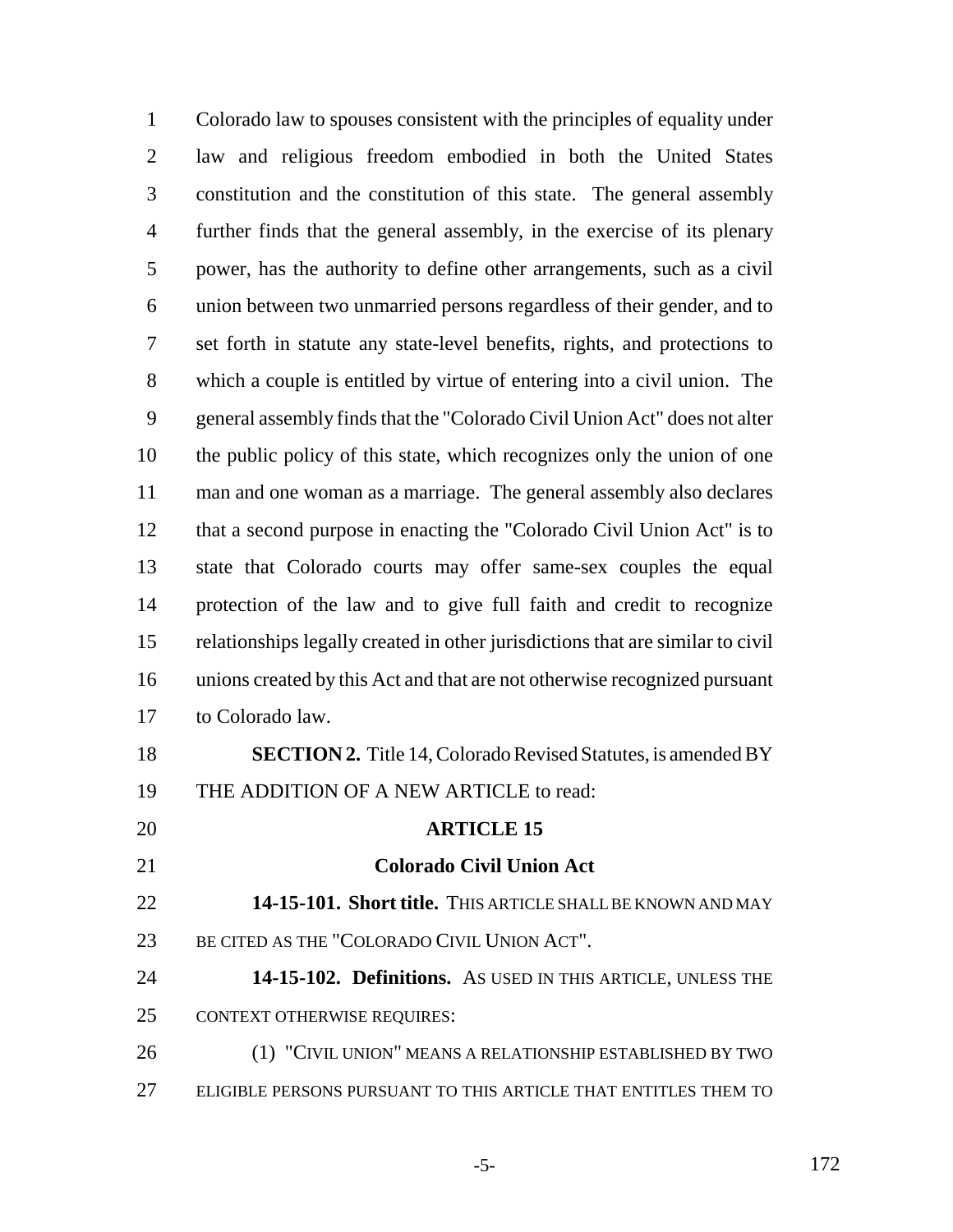RECEIVE THE BENEFITS AND PROTECTIONS AND BE SUBJECT TO THE RESPONSIBILITIES OF SPOUSES.

 (2) "CIVIL UNION CERTIFICATE" MEANS A DOCUMENT THAT CERTIFIES THAT THE PERSONS NAMED IN THE CERTIFICATE HAVE ESTABLISHED A CIVIL UNION IN THIS STATE IN COMPLIANCE WITH THIS ARTICLE.

 (3) "DEPARTMENT" MEANS THE DEPARTMENT OF PUBLIC HEALTH AND ENVIRONMENT.

 (4) "MARRIAGE" MEANS THE LEGALLY RECOGNIZED UNION OF ONE MAN AND ONE WOMAN.

 (5) "PARTY TO A CIVIL UNION" OR "PARTNER IN A CIVIL UNION" MEANS A PERSON WHO HAS ESTABLISHED A CIVIL UNION PURSUANT TO THIS ARTICLE.

 (6) "SPOUSES" MEANS TWO PERSONS MARRIED PURSUANT TO THE PROVISIONS OF THE "UNIFORM MARRIAGE ACT", PART 1 OF ARTICLE 2 OF THIS TITLE.

 (7) "STATE REGISTRAR" MEANS THE STATE REGISTRAR OF VITAL STATISTICS IN THE DEPARTMENT.

 **14-15-103. Requisites of a valid civil union.** (1) TO ESTABLISH A CIVIL UNION IN COLORADO, THE TWO PARTIES TO THE CIVIL UNION SHALL SATISFY ALL OF THE FOLLOWING CRITERIA:

 (a) BOTH PARTIES SHALL BE ADULTS, REGARDLESS OF THE GENDER 23 OF EITHER PARTY;

24 (b) NEITHER PARTY SHALL BE A PARTY TO ANOTHER CIVIL UNION;

(c) NEITHER PARTY SHALL BE MARRIED TO ANOTHER PERSON.

**14-15-104. Individual shall not enter into a civil union with a**

**relative.** (1) AN INDIVIDUAL SHALL NOT ENTER INTO A CIVIL UNION WITH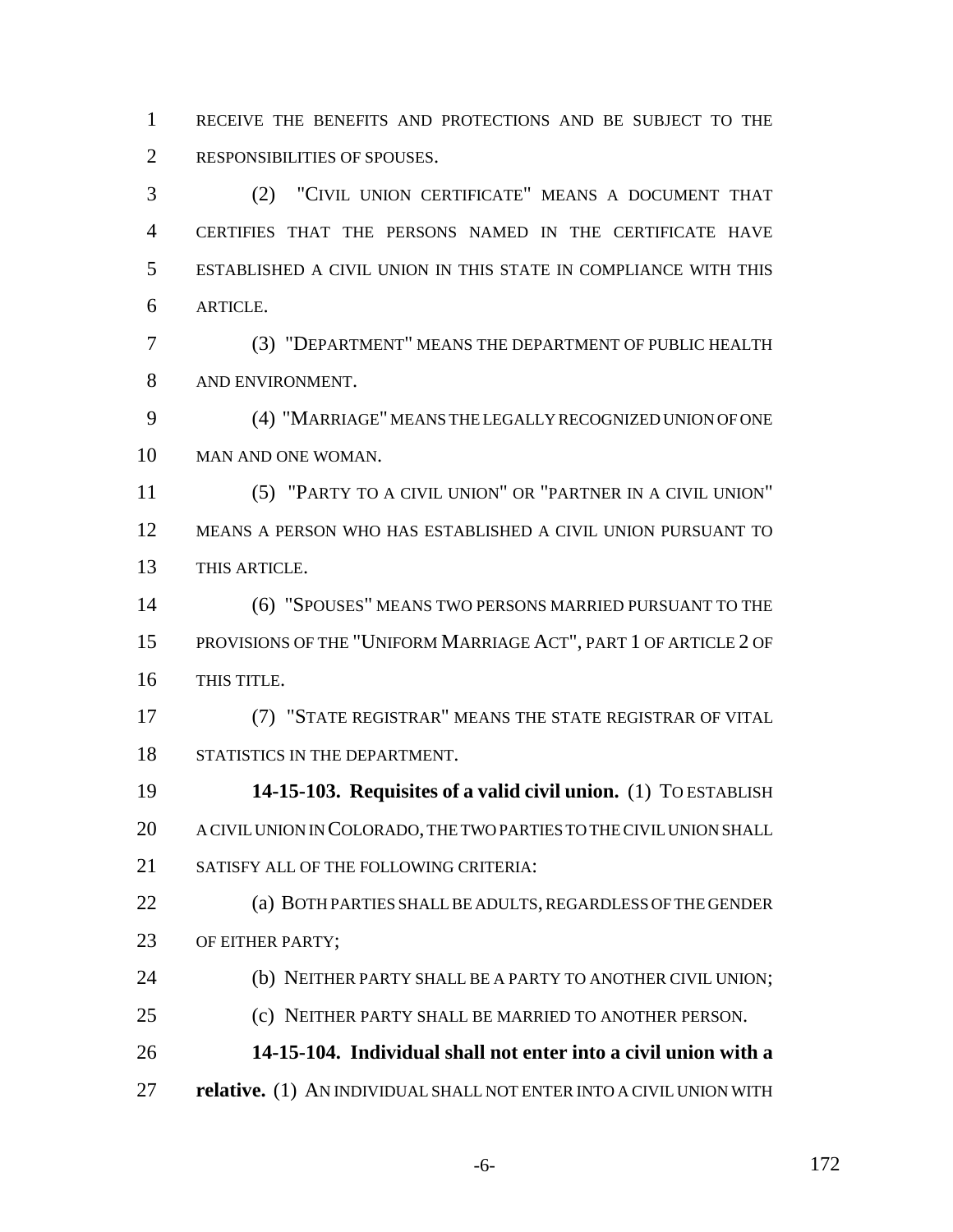AN ANCESTOR OR A DESCENDANT OR WITH A BROTHER OR A SISTER, WHETHER THE RELATIONSHIP IS BY THE HALF OR THE WHOLE BLOOD.

 (2) AN INDIVIDUAL SHALL NOT ENTER INTO A CIVIL UNION WITH AN UNCLE OR AUNT OR WITH A NIECE OR NEPHEW, WHETHER THE RELATIONSHIP IS BY THE HALF OR THE WHOLE BLOOD.

 (3) A CIVIL UNION BETWEEN PERSONS PROHIBITED FROM ENTERING INTO A CIVIL UNION BY SUBSECTION (1) OR (2) OF THIS SECTION IS VOID.

 **14-15-105. Restrictions as to minors and wards.** (1) A COUNTY CLERK AND RECORDER SHALL NOT ISSUE A CIVIL UNION LICENSE IF EITHER 10 PARTY TO THE INTENDED CIVIL UNION IS:

(a) UNDER EIGHTEEN YEARS OF AGE; OR

 (b) EIGHTEEN YEARS OF AGE OR OLDER AND UNDER GUARDIANSHIP, UNLESS THE PARTY UNDER GUARDIANSHIP HAS THE WRITTEN CONSENT OF HIS OR HER GUARDIAN.

 (2) A VIOLATION OF SUBSECTION (1) OF THIS SECTION SHALL MAKE THE CIVIL UNION VOIDABLE.

 **14-15-106. Benefits, protections, and responsibilities of parties to a civil union.** (1) A PARTY TO A CIVIL UNION SHALL HAVE THE BENEFITS, PROTECTIONS, AND RESPONSIBILITIES UNDER LAW AS ARE GRANTED TO SPOUSES, WHETHER THOSE BENEFITS, PROTECTIONS, AND RESPONSIBILITIES DERIVE FROM STATUTE, ADMINISTRATIVE OR COURT RULE, POLICY, COMMON LAW, OR ANY OTHER SOURCE OF CIVIL LAW.

 (2) A PARTY TO A CIVIL UNION SHALL BE INCLUDED IN ANY DEFINITION OR USE OF THE TERMS "DEPENDENT", "FAMILY", "IMMEDIATE FAMILY", "NEXT OF KIN", "SPOUSE", AND ANY OTHER TERM THAT DENOTES THE FAMILIAL OR SPOUSAL RELATIONSHIP, AS THOSE TERMS ARE USED 27 THROUGHOUT THE COLORADO REVISED STATUTES.

-7- 172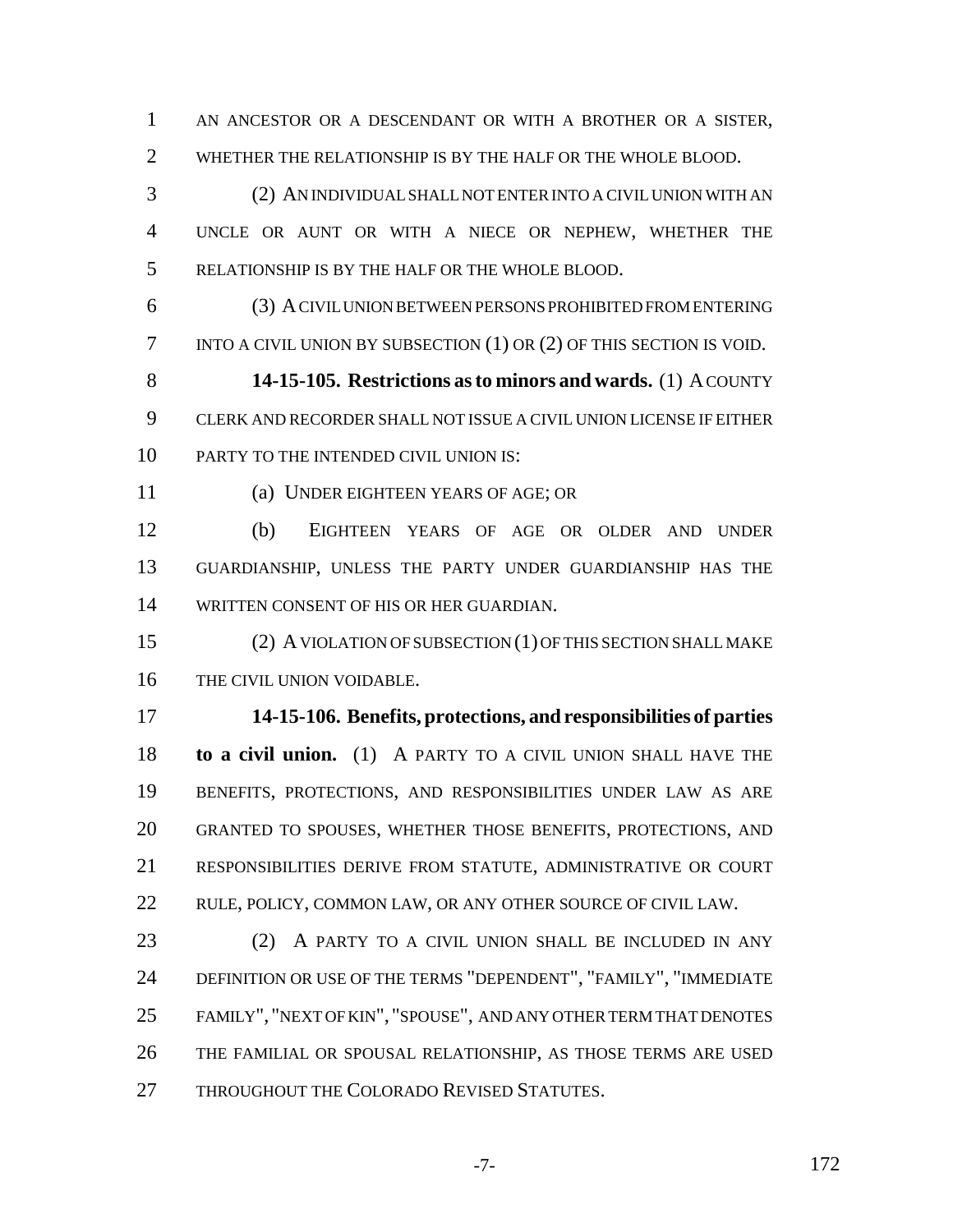(3) PARTIES TO A CIVIL UNION SHALL BE RESPONSIBLE FOR THE FINANCIAL SUPPORT OF ONE ANOTHER IN THE MANNER PRESCRIBED UNDER LAW FOR SPOUSES.

 (4) THE LAW OF DOMESTIC RELATIONS, INCLUDING BUT NOT LIMITED TO DECLARATION OF INVALIDITY, LEGAL SEPARATION, DISSOLUTION, CHILD CUSTODY, ALLOCATION OF PARENTAL RESPONSIBILITIES, PARENTING TIME, CHILD SUPPORT, PROPERTY DIVISION, AND MAINTENANCE, SHALL APPLY TO CIVIL UNIONS.

 (5) LEGAL BENEFITS, PROTECTIONS, AND RESPONSIBILITIES OF SPOUSES, INCLUDING BUT NOT LIMITED TO THE FOLLOWING, SHALL APPLY 11 IN LIKE MANNER TO PARTIES TO A CIVIL UNION:

 (a) LAWS RELATING TO TITLE, TENURE, DESCENT AND DISTRIBUTION, INTESTATE SUCCESSION, WAIVER OF WILL, SURVIVORSHIP, OR OTHER INCIDENTS OF THE ACQUISITION, OWNERSHIP, OR TRANSFER, INTER VIVOS OR AT DEATH, OF REAL OR PERSONAL PROPERTY, INCLUDING ELIGIBILITY TO HOLD REAL AND PERSONAL PROPERTY AS JOINT TENANTS WITH RIGHT OF SURVIVORSHIP OR AS TENANTS IN COMMON;

 (b) CAUSES OF ACTION RELATED TO OR DEPENDENT UPON SPOUSAL STATUS, INCLUDING AN ACTION BASED ON WRONGFUL DEATH, EMOTIONAL DISTRESS, LOSS OF CONSORTIUM, DRAMSHOP LAWS, OR OTHER TORTS OR ACTIONS UNDER CONTRACTS RECITING, RELATED TO, OR DEPENDENT UPON SPOUSAL STATUS;

 (c) PROBATE LAW AND PROCEDURE, INCLUDING NONPROBATE TRANSFERS AND PRIORITY FOR APPOINTMENT AS A CONSERVATOR, GUARDIAN, OR PERSONAL REPRESENTATIVE;

26 (d) WORKERS' COMPENSATION BENEFITS;

(e) ADOPTION LAW AND PROCEDURE;

-8- 172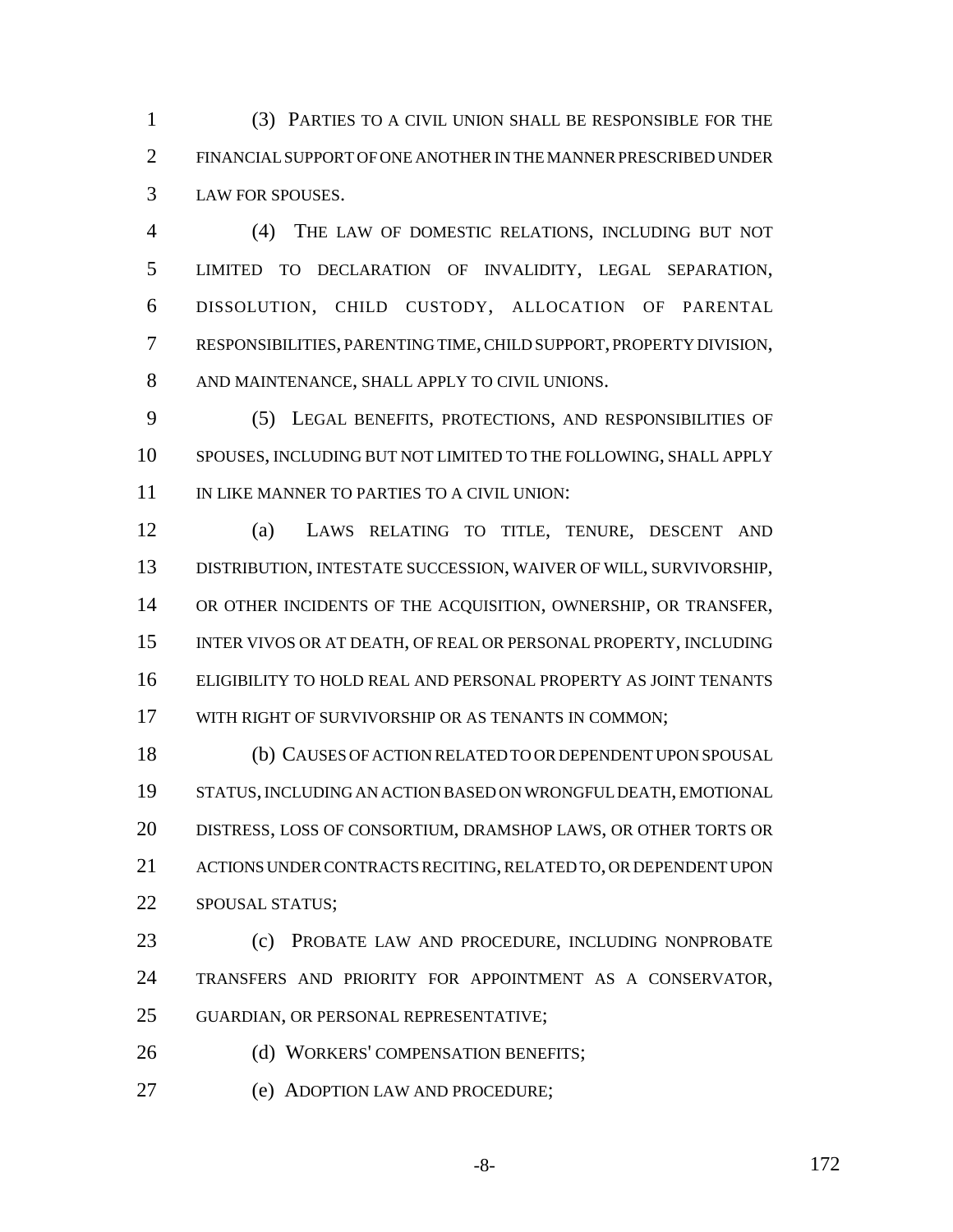(f) GROUP BENEFIT PLANS FOR STATE EMPLOYEES PURSUANT TO 2 PART 6 OF ARTICLE 50 OF TITLE 24, C.R.S.;

 (g) THE RIGHT TO DESIGNATE A PARTY TO A CIVIL UNION AS A BENEFICIARY UNDER THE STATE PUBLIC EMPLOYEES' RETIREMENT SYSTEM; (h) SURVIVOR BENEFITS UNDER LOCAL GOVERNMENT FIREFIGHTER AND POLICE PENSIONS;

 (i) DOMESTIC ABUSE PROGRAMS PURSUANT TO ARTICLE 7.5 OF TITLE 26,C.R.S., EMERGENCY PROTECTION ORDERS PURSUANT TO SECTION 13-14-103, C.R.S., AND THE RIGHT TO RECEIVE THE PROTECTIONS AND 10 PROGRAMS SPECIFIED IN PART 8 OF ARTICLE 6 OF TITLE 18, C.R.S.;

 (j) RIGHTS TO APPLY FOR COMPENSATION AS A RELATIVE OF A 12 VICTIM UNDER THE "COLORADO CRIME VICTIM COMPENSATION ACT", 13 PURSUANT TO PART 1 OF ARTICLE 4.1 OF TITLE 24, C.R.S., RIGHTS TO 14 RECEIVE RESTITUTION UNDER PART 2 OF ARTICLE 4.1 OF TITLE 24, C.R.S., AND THE RIGHT TO BE INFORMED OF CRITICAL STAGES OF THE CRIMINAL JUSTICE PROCESS AND TO BE ACCORDED THE RIGHTS AND PROTECTIONS OF VICTIMS OF AND WITNESSES TO CRIMES UNDER PARTS 2 AND 3 OF ARTICLE 4.1 OF TITLE 24, C.R.S.;

 (k) LAWS RELATING TO EMERGENCY AND NONEMERGENCY MEDICAL CARE AND TREATMENT AND HOSPITAL VISITATION AND NOTIFICATION, INCLUDING THE RIGHTS OF NURSING HOME PATIENTS 22 DESCRIBED IN SECTION 25-1-120, C.R.S.;

 (l) LAWS OR RULES REGARDING THE RIGHT TO VISIT A PARTNER WHO IS IN A CORRECTIONAL FACILITY, AS DEFINED IN SECTION 17-1-102 (1.7),C.R.S., A LOCAL JAIL, AS DEFINED IN SECTION 17-1-102 (7),C.R.S., OR A PRIVATE CONTRACT PRISON, AS DEFINED IN SECTION 17-1-102 (7.3), 27 C.R.S., OR WHO IS RECEIVING TREATMENT IN A PUBLIC HOSPITAL OR A

-9- 172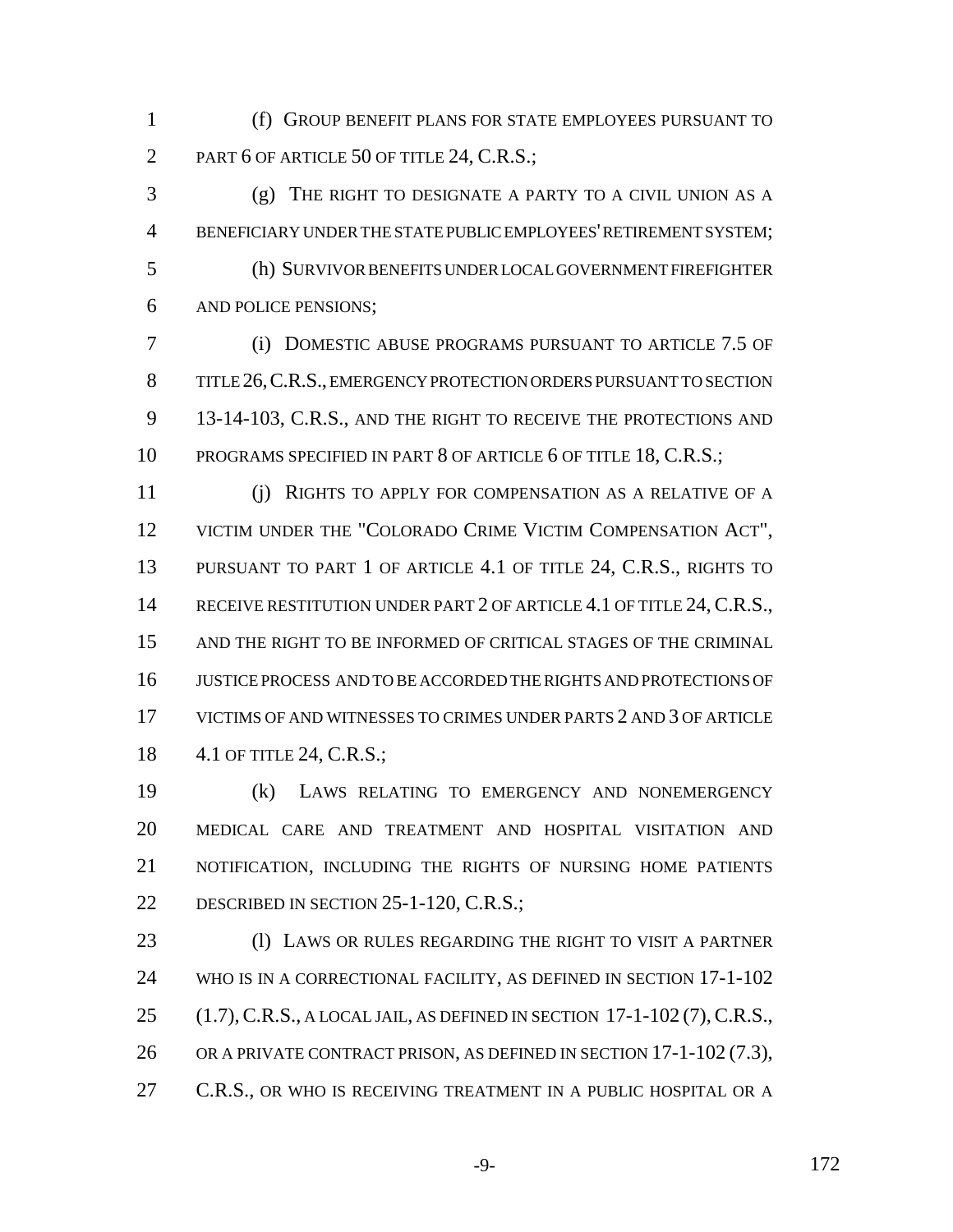LICENSED PRIVATE HOSPITAL, CLINIC, COMMUNITY MENTAL HEALTH CENTER OR CLINIC, OR ACUTE TREATMENT UNIT OR INSTITUTION THAT PROVIDES TREATMENT FOR A PERSON WITH A MENTAL ILLNESS;

4 (m) LAWS RELATING TO:

 (I) DECLARATIONS CONCERNING THE ADMINISTRATION, WITHHOLDING, OR WITHDRAWING OF MEDICAL TREATMENT, WHICH DECLARATIONS ARE MADE PURSUANT TO THE PROVISIONS OF THE "COLORADO MEDICAL TREATMENT DECISION ACT", ARTICLE 18 OF TITLE 15, C.R.S.;

 (II) PROXY DECISION-MAKERS FOR MEDICAL TREATMENT AND SURROGATE DECISION-MAKERS FOR HEALTH CARE BENEFIT DECISIONS, AS 12 DESCRIBED IN ARTICLE 18.5 OF TITLE 15, C.R.S.;

 (III) DIRECTIVES RELATING TO CARDIOPULMONARY 14 RESUSCITATION, AS DESCRIBED IN ARTICLE 18.6 OF TITLE 15, C.R.S.; AND (IV) DIRECTIVES CONCERNING MEDICAL ORDERS FOR SCOPE OF TREATMENT FORMS, AS DESCRIBED IN ARTICLE 18.7 OF TITLE 15, C.R.S.; (n) RIGHTS CONCERNING DIRECTION OF THE DISPOSITION OF THE LAST REMAINS OF A DECEASED PARTY TO A CIVIL UNION PURSUANT TO ARTICLE 19 OF TITLE 15, C.R.S.;

 (o) LAWS RELATING TO MAKING, REVOKING, AND OBJECTING TO ANATOMICAL GIFTS BY OTHERS PURSUANT TO THE "REVISED UNIFORM 22 ANATOMICAL GIFT ACT", PART 1 OF ARTICLE 34 OF TITLE 12, C.R.S.;

(p) FAMILY LEAVE BENEFITS;

**(q) PUBLIC ASSISTANCE BENEFITS PURSUANT TO STATE LAW;** 

 (r) LAWS RELATING TO IMMUNITY FROM COMPELLED TESTIMONY 26 AND EVIDENTIARY PRIVILEGES PURSUANT TO SECTION 13-90-107, C.R.S.;

(s) THE RIGHT TO APPLY FOR EMERGENCY OR INVOLUNTARY

-10- 172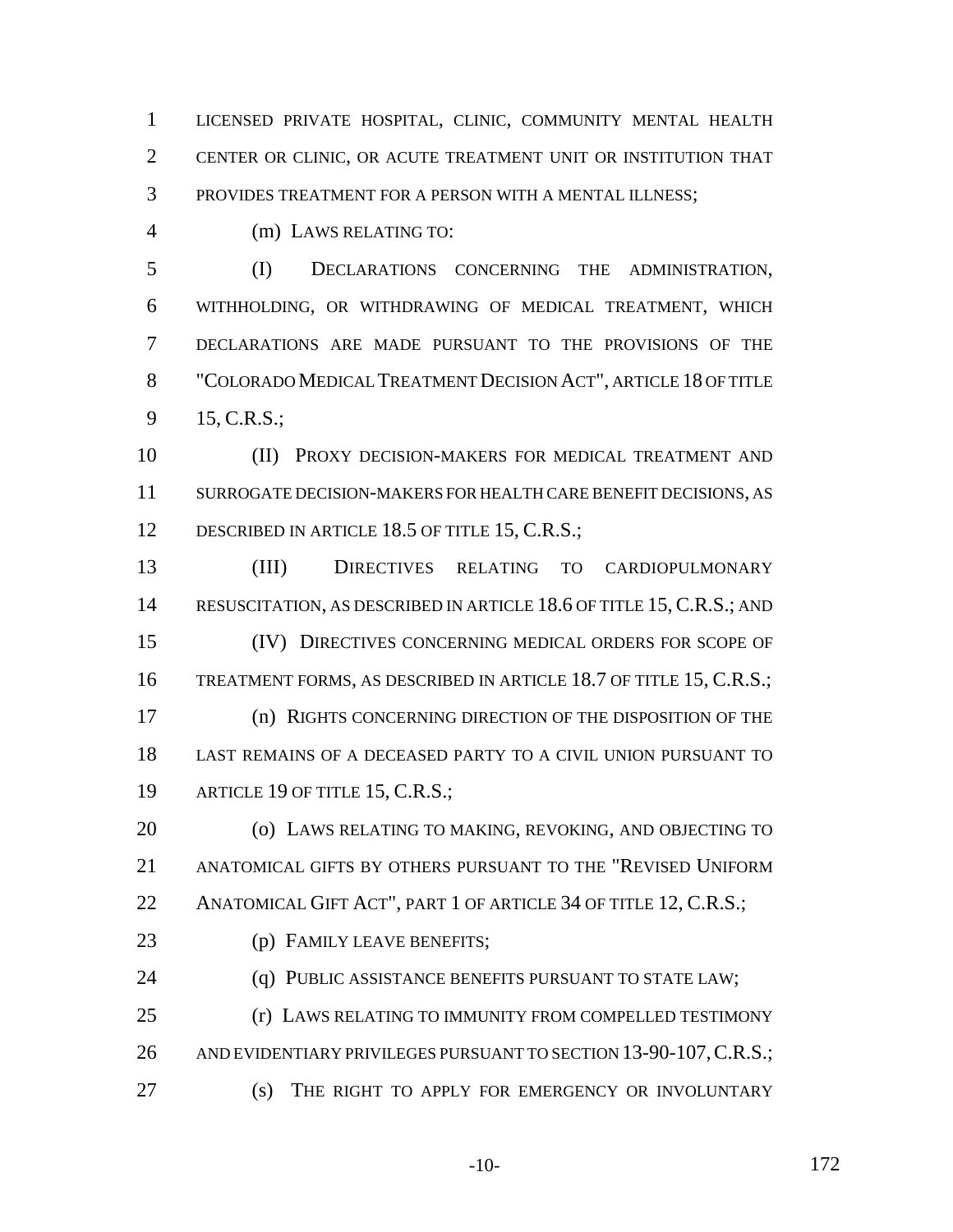COMMITMENT OF A PARTY TO A CIVIL UNION;

2 (t) THE HOMESTEAD RIGHTS OF A SURVIVING SPOUSE PURSUANT TO PART 2 OF ARTICLE 41 OF TITLE 38, C.R.S.;

 (u) THE ABILITY TO PROTECT EXEMPT PROPERTY FROM ATTACHMENT, EXECUTION, OR GARNISHMENT; AND

6 (v) INSURANCE POLICIES FOR LIFE INSURANCE OR **INSURANCE**  COVERAGE PROVIDED BY A HEALTH COVERAGE PLAN, INCLUDING THE ABILITY TO COVER A PARTY TO A CIVIL UNION AS A DEPENDENT.

 (6) THE RESPONSIBILITIES AND RIGHTS OF PARTIES TO A CIVIL UNION WITH RESPECT TO THE BIOLOGICAL CHILD OF ONE OF THE PARTIES, WHICH CHILD IS CONCEIVED DURING THE TERM OF THE CIVIL UNION, SHALL BE DETERMINED AS IF THE PARTIES WERE SPOUSES SUBJECT TO THE 13 PROVISIONS OF SECTION 19-4-105, C.R.S. A PARTY TO A CIVIL UNION HAS THE RIGHT TO ADOPT THROUGH THE SAME PROCESS OUTLINED FOR A 15 STEPPARENT ADOPTION IN ACCORDANCE WITH SECTION 19-5-203, C.R.S., IF THE CHILD OF THE OTHER PARTY TO THE CIVIL UNION IS OTHERWISE 17 AVAILABLE FOR ADOPTION PURSUANT TO SECTION 19-5-203(1)(d), C.R.S. **14-15-107. Modification of civil union terms.** PARTIES TO A

 CIVIL UNION MAY CREATE AGREEMENTS MODIFYING THE TERMS, CONDITIONS, OR EFFECTS OF A CIVIL UNION IN THE MANNER SPECIFIED IN PART 3 OF ARTICLE 2 OF THIS TITLE, SETTING FORTH PARTICULAR UNDERSTANDINGS WITH RESPECT TO THEIR CIVIL UNION.

 **14-15-108. Dissolution, legal separation, and declaration of invalidity of civil unions - jurisdiction - venue.** (1) ANY PERSON WHO ENTERS INTO A CIVIL UNION IN COLORADO CONSENTS TO THE JURISDICTION OF THE COURTS OF COLORADO FOR THE PURPOSE OF ANY ACTION RELATING TO A CIVIL UNION EVEN IF ONE OR BOTH PARTIES CEASE TO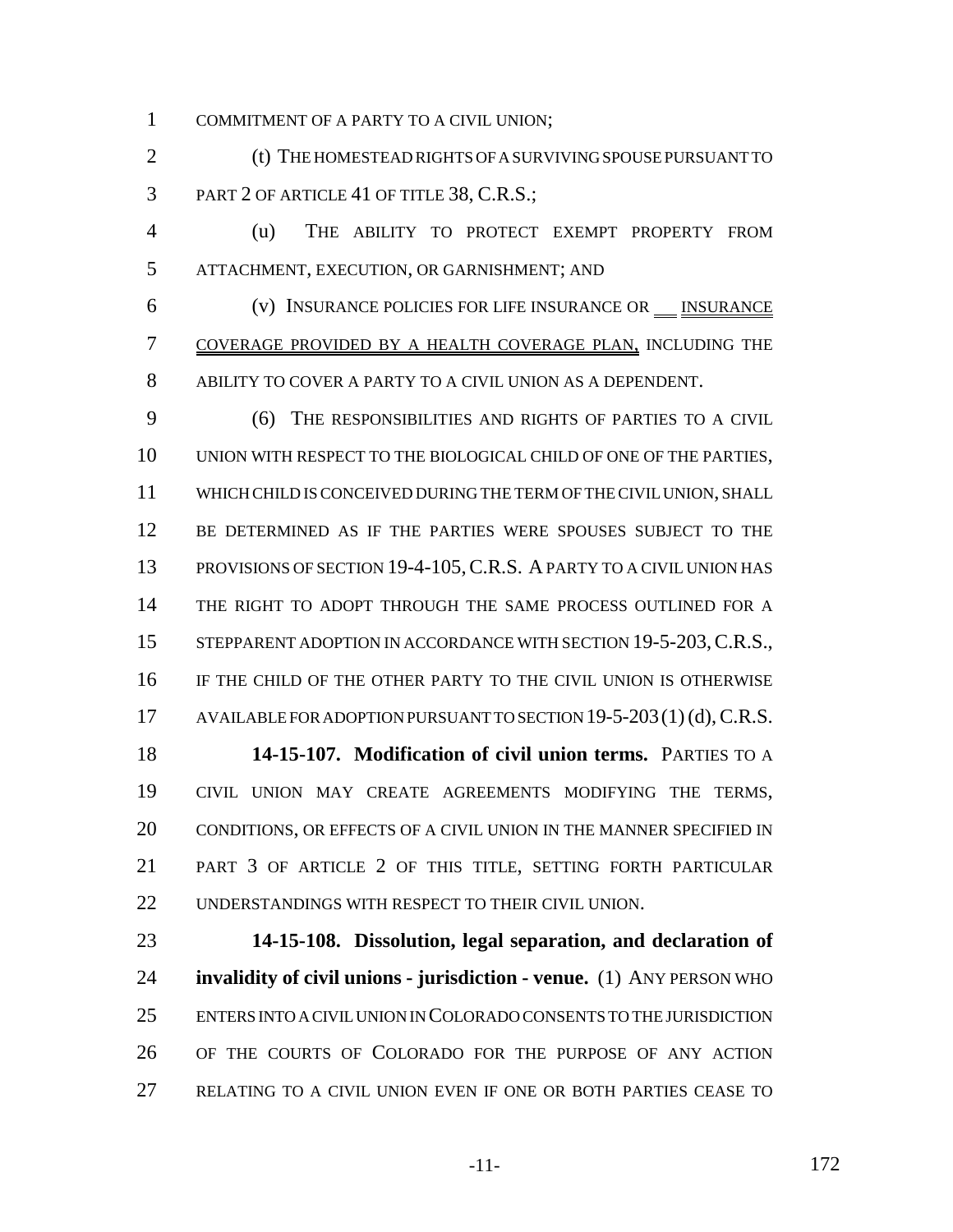RESIDE IN THIS STATE.

 (2) THE DISTRICT COURT HAS JURISDICTION OVER ALL PROCEEDINGS RELATING TO THE DISSOLUTION OF A CIVIL UNION, LEGAL SEPARATION OF A CIVIL UNION, OR THE DECLARATION OF INVALIDITY OF A CIVIL UNION. SUCH PROCEEDINGS SHALL FOLLOW THE PROCEDURES SPECIFIED IN ARTICLE 10 OF THIS TITLE, INCLUDING THE SAME DOMICILE REQUIREMENTS FOR A DISSOLUTION, LEGAL SEPARATION, OR DECLARATION OF INVALIDITY.

 (3) A PROCEEDING RELATING TO THE DISSOLUTION OF A CIVIL UNION, LEGAL SEPARATION OF A CIVIL UNION, OR THE DECLARATION OF A CIVIL UNION SHALL BE HELD IN THE COUNTY WHERE THE PETITIONER OR RESPONDENT RESIDES OR WHERE THE PARTIES' CIVIL UNION CERTIFICATE WAS ISSUED; EXCEPT THAT PROCESS MAY BE DIRECTED TO ANY COUNTY IN THE STATE. OBJECTION TO VENUE IS WAIVED IF NOT MADE WITHIN SUCH TIME AS THE RESPONDENT'S RESPONSE IS DUE.

 **14-15-109. Civil union license and certificate.** (1) THE EXECUTIVE DIRECTOR OF THE DEPARTMENT SHALL PRESCRIBE THE FORM FOR AN APPLICATION FOR A CIVIL UNION LICENSE, WHICH SHALL INCLUDE AT A MINIMUM THE FOLLOWING INFORMATION:

 (a) NAME, SEX, ADDRESS, SOCIAL SECURITY NUMBER, AND DATE AND PLACE OF BIRTH OF EACH PARTY TO THE PROPOSED CIVIL UNION. FOR 22 SUCH PURPOSE, PROOF OF DATE OF BIRTH MAY BE BY A BIRTH CERTIFICATE, A DRIVER'S LICENSE, OR OTHER COMPARABLE EVIDENCE.

 (b) IF EITHER PARTY HAS PREVIOUSLY BEEN MARRIED OR HAS PREVIOUSLY BEEN A PARTY TO A CIVIL UNION, THE NAME OF THE SPOUSE 26 OR THE NAME OF THE OTHER PARTY AND THE DATE, PLACE, AND COURT IN WHICH THE MARRIAGE OR CIVIL UNION WAS DISSOLVED OR DECLARED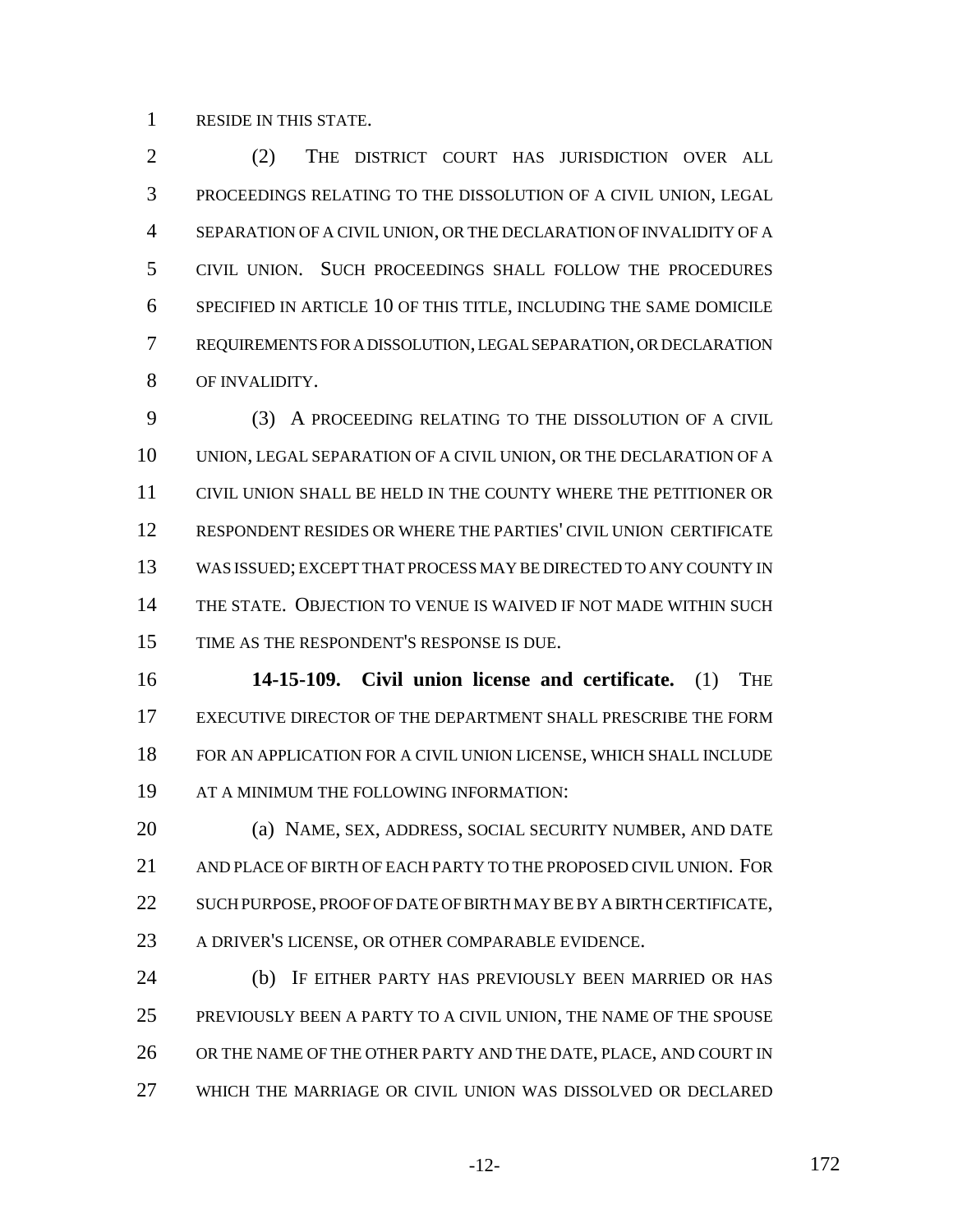INVALID OR THE DATE AND PLACE OF DEATH OF THE DECEASED SPOUSE OR 2 THE DECEASED PARTY TO A CIVIL UNION;

 (c) NAME AND ADDRESS OF THE PARENTS OR GUARDIAN OF EACH PARTY;

 (d) WHETHER THE PARTIES ARE RELATED TO EACH OTHER AND, IF SO, THEIR RELATIONSHIP.

 (2) THE EXECUTIVE DIRECTOR OF THE DEPARTMENT SHALL PRESCRIBE THE FORMS FOR THE CIVIL UNION LICENSE AND THE CIVIL UNION CERTIFICATE. THE DEPARTMENT SHALL PROVIDE THE FORMS TO THE COUNTY CLERKS AND RECORDERS IN THE STATE.

 **14-15-110. Issuance of a civil union license - certification - fee.** (1) WHEN BOTH PARTIES TO A PROPOSED CIVIL UNION COMPLETE A CIVIL UNION APPLICATION AND AT LEAST ONE PARTY APPEARS BEFORE THE COUNTY CLERK AND RECORDER AND PAYS TO THE CLERK AND RECORDER THE CIVIL UNION LICENSE FEE AND OTHER FEES DESCRIBED IN SUBSECTION (2) OF THIS SECTION, AND THE COUNTY CLERK AND RECORDER DETERMINES THAT THE PARTIES MEET THE CRITERIA SPECIFIED IN SECTIONS 14-15-103,14-15-104, AND 14-15-105, THE COUNTY CLERK AND RECORDER SHALL ISSUE A CIVIL UNION LICENSE AND A CIVIL UNION CERTIFICATE FORM. BOTH PARTIES TO THE PROPOSED CIVIL UNION SHALL SIGN THE APPLICATION ATTESTING TO THE ACCURACY OF THE FACTS STATED.

 (2) THE CIVIL UNION LICENSE FEE IS SEVEN DOLLARS PLUS AN ADDITIONAL AMOUNT ESTABLISHED PURSUANT TO SECTION 25-2-121, C.R.S. THE COUNTY CLERK AND RECORDER SHALL FORWARD THE ADDITIONAL AMOUNT TO THE STATE TREASURER WHO SHALL CREDIT IT TO THE VITAL STATISTICS RECORDS CASH FUND PURSUANT TO SECTION

-13- 172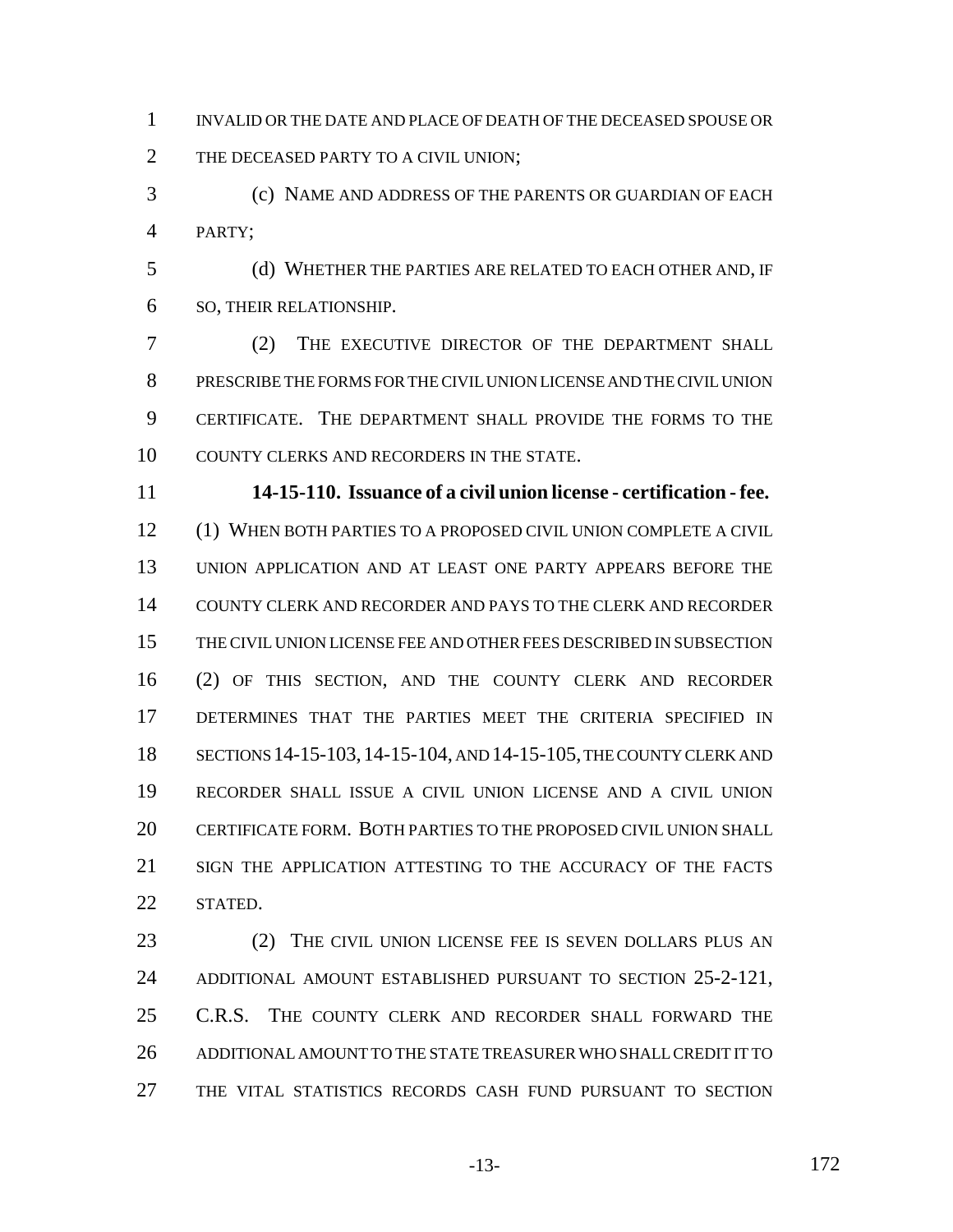25-2-121,C.R.S. IN ADDITION, THE COUNTY CLERK AND RECORDER SHALL COLLECT A FEE OF TWENTY DOLLARS TO BE TRANSMITTED BY THE COUNTY CLERK AND RECORDER TO THE STATE TREASURER WHO SHALL CREDIT THE SAME TO THE COLORADO DOMESTIC ABUSE PROGRAM FUND CREATED IN SECTION 39-22-802 (1), C.R.S.

 **14-15-111. When civil union licenses issued - validity.** CIVIL UNION LICENSES SHALL BE ISSUED BY THE COUNTY CLERK AND RECORDER ONLY DURING THE HOURS THAT THE OFFICE OF THE COUNTY CLERK AND RECORDER IS OPEN AS PRESCRIBED BY LAW AND AT NO OTHER TIME, AND SUCH LICENSES SHALL SHOW THE EXACT DATE AND HOUR OF THEIR ISSUE. A CIVIL UNION LICENSE SHALL NOT BE VALID FOR USE OUTSIDE THE STATE OF COLORADO. WITHIN THE STATE, A CIVIL UNION LICENSE SHALL NOT BE VALID FOR MORE THAN THIRTY DAYS AFTER THE DATE OF ISSUE.IF A CIVIL UNION LICENSE IS NOT USED WITHIN THIRTY DAYS, IT SHALL BE VOID AND SHALL BE RETURNED TO THE COUNTY CLERK AND RECORDER THAT ISSUED THE LICENSE FOR CANCELLATION.

 **14-15-112. Persons authorized to certify civil unions - registration - fee.** (1) A CIVIL UNION MAY BE CERTIFIED BY A JUDGE OF A COURT, BY A DISTRICT COURT MAGISTRATE, BY A COUNTY COURT MAGISTRATE, BY A RETIRED JUDGE OF A COURT, BY THE PARTIES TO THE CIVIL UNION, OR IN ACCORDANCE WITH ANY MODE OF RECOGNITION OF A CIVIL UNION BY ANY RELIGIOUS DENOMINATION OR INDIAN NATION OR TRIBE.

 (2) WITHIN SIXTY DAYS AFTER THE DATE ON WHICH THE CIVIL UNION IS CERTIFIED, EITHER THE PERSON CERTIFYING THE CIVIL UNION OR, IF NO INDIVIDUAL ACTING ALONE CERTIFIES THE CIVIL UNION, A PARTY TO THE CIVIL UNION SHALL COMPLETE THE CIVIL UNION CERTIFICATE AND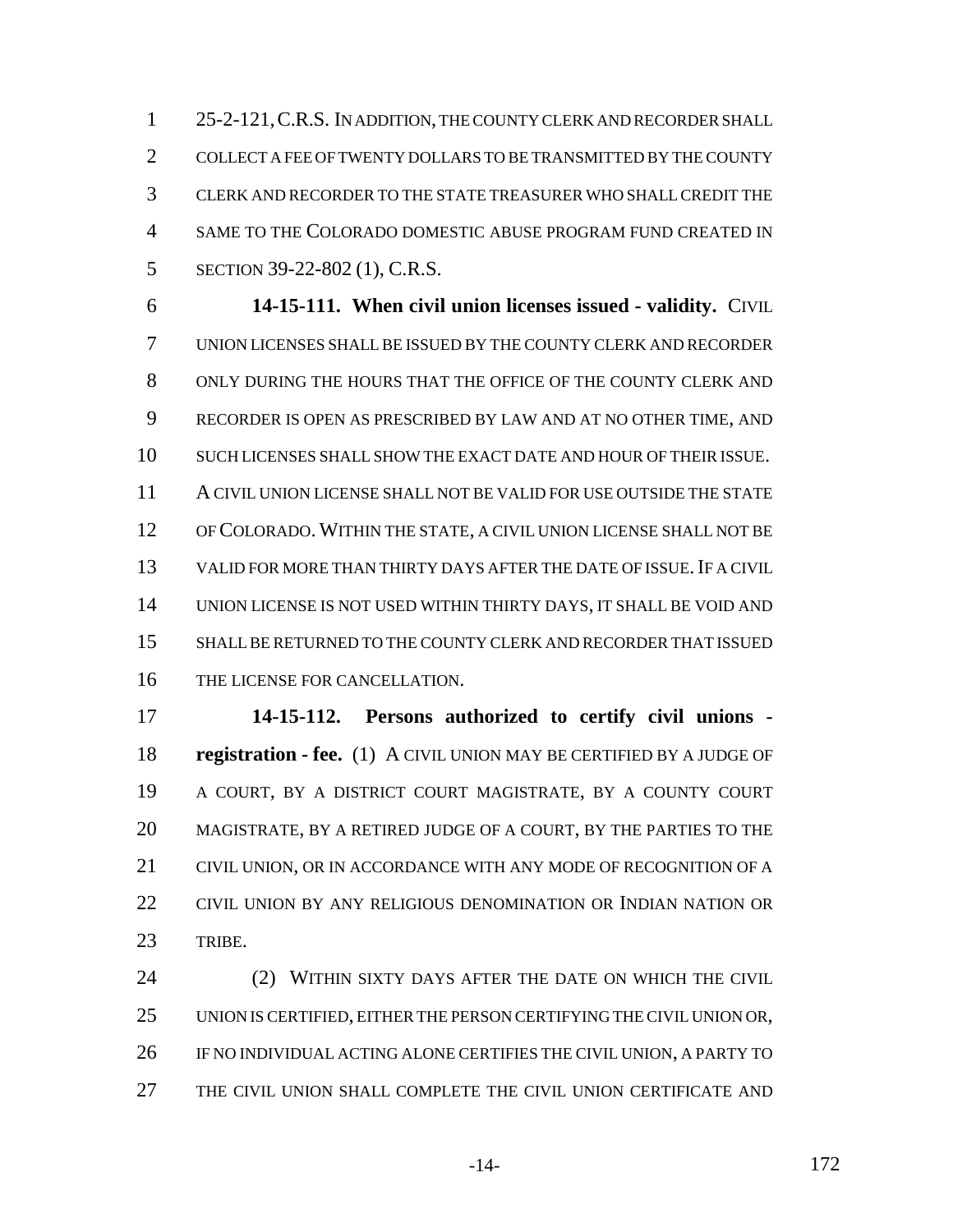RETURN THE CERTIFICATE TO THE COUNTY CLERK AND RECORDER'S OFFICE THAT ISSUED THE LICENSE. A PERSON WHO FAILS TO RETURN THE CIVIL UNION CERTIFICATE TO THE COUNTY CLERK AND RECORDER AS REQUIRED BY THIS SECTION SHALL PAY TO THE COUNTY CLERK AND RECORDER A LATE FEE IN AN AMOUNT NOT LESS THAN TWENTY DOLLARS. THE COUNTY CLERK AND RECORDER MAY ASSESS AN ADDITIONAL FIVE-DOLLAR LATE FEE FOR EACH ADDITIONAL DAY OF FAILURE TO COMPLY WITH THE RETURN REQUIREMENTS OF THIS SUBSECTION (2), UP TO A MAXIMUM OF FIFTY DOLLARS. FOR PURPOSES OF DETERMINING WHETHER TO ASSESS A LATE FEE PURSUANT TO THIS SUBSECTION (2), THE DATE OF RETURN SHALL BE 11 DEEMED TO BE THE DATE OF POSTMARK.

 (3) UPON RECEIVING THE CIVIL UNION CERTIFICATE, THE COUNTY CLERK AND RECORDER SHALL REGISTER THE CIVIL UNION.

 (4) A PRIEST, MINISTER, RABBI, OR OTHER OFFICIAL OF A RELIGIOUS INSTITUTION OR DENOMINATION OR AN INDIAN NATION OR TRIBE SHALL 16 NOT BE REQUIRED TO CERTIFY A CIVIL UNION IN VIOLATION OF HIS OR HER RIGHT TO THE FREE EXERCISE OF RELIGION GUARANTEED BY THE FIRST AMENDMENT TO THE UNITED STATES CONSTITUTION AND BY SECTION 4 OF ARTICLE II OF THE STATE CONSTITUTION.

 **14-15-113. Civil union license required for certification.** PERSONS AUTHORIZED BY SECTION 14-15-112 TO CERTIFY CIVIL UNIONS SHALL REQUIRE A CIVIL UNION LICENSE FROM THE PARTIES BEFORE CERTIFYING THE CIVIL UNION.

 **14-15-114. Evidence of civil union.** A COPY OF THE CIVIL UNION CERTIFICATE RECEIVED FROM THE COUNTY CLERK AND RECORDER OR A RECORD OF THE CIVIL UNION RECEIVED FROM THE STATE REGISTRAR SHALL BE PRESUMPTIVE EVIDENCE OF THE CIVIL UNION IN ALL COURTS.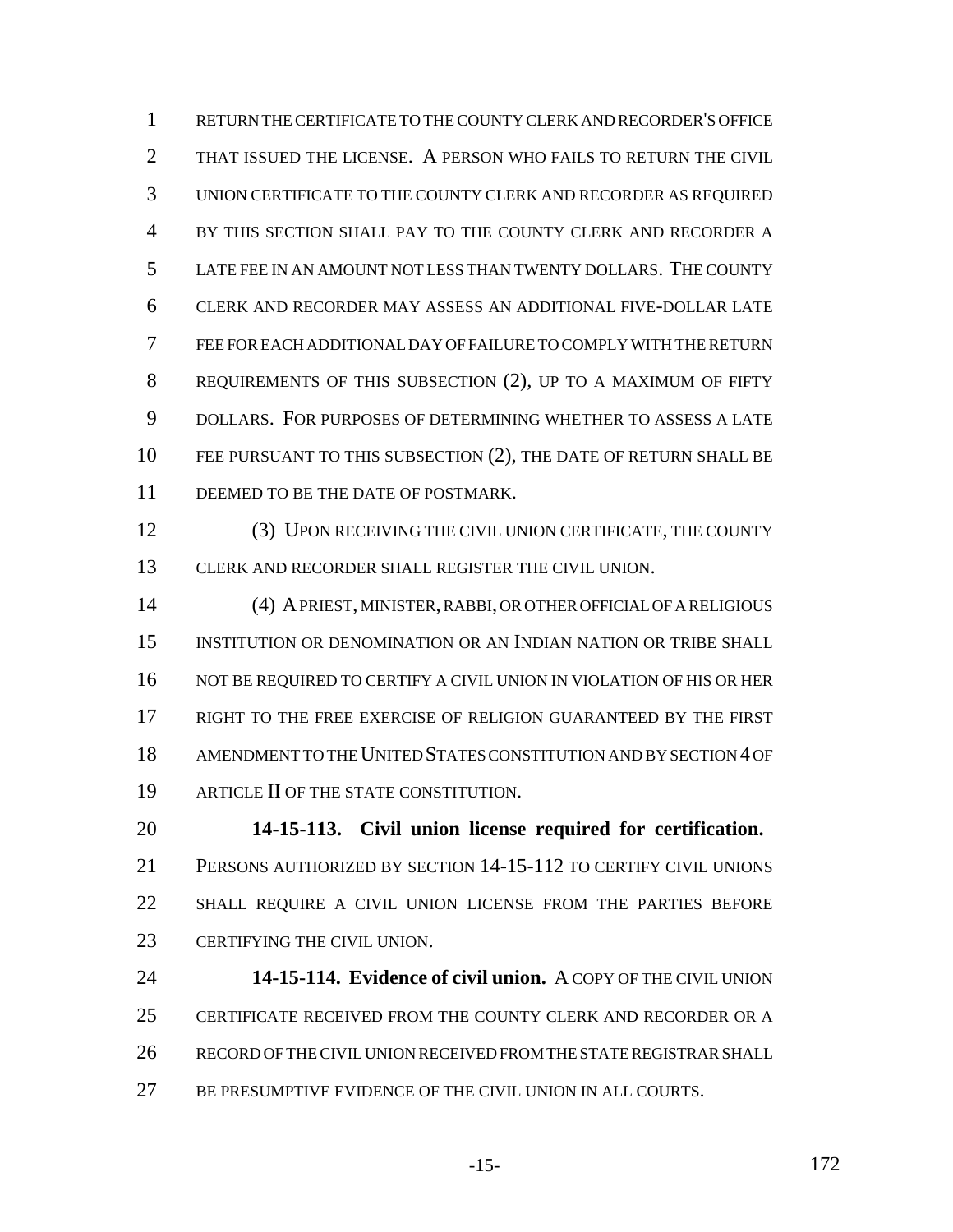**14-15-115. Reciprocity - principle of comity.** (1) A RELATIONSHIP BETWEEN PERSONS OF THE SAME SEX THAT DOES NOT COMPLY WITH SECTION 31 OF ARTICLE II OF THE STATE CONSTITUTION BUT THAT WAS LEGALLY ENTERED INTO IN ANOTHER JURISDICTION SHALL BE DEEMED IN COLORADO TO BE A CIVIL UNION AS SET FORTH IN THIS ARTICLE.

 (2) UNDER PRINCIPLES OF COMITY, A CIVIL UNION, DOMESTIC PARTNERSHIP, OR SUBSTANTIALLY SIMILAR LEGAL RELATIONSHIP THAT IS LEGALLY CREATED IN ANOTHER JURISDICTION SHALL BE DEEMED TO BE A CIVIL UNION FOR PURPOSES OF COLORADO LAW AS SET FORTH IN THIS ARTICLE.

 **14-15-116. Tax equity - joint tax returns - commission - report.** (1) THE GENERAL ASSEMBLY FINDS THAT CURRENT FEDERAL LAW PROHIBITS THE FILING OF A JOINT INCOME TAX RETURN BY PARTIES WHO ARE NOT LEGALLY MARRIED. SINCE COLORADO INCOME TAX FILINGS ARE TIED TO THE FEDERAL INCOME TAX FORM BY REQUIRING TAXPAYERS TO PAY A PERCENTAGE OF THEIR FEDERAL ADJUSTED GROSS INCOME AS THEIR 18 STATE INCOME TAXES, THIS PREVENTS THE FILING BY THE PARTIES TO A CIVIL UNION OF A JOINT STATE INCOME TAX RETURN. THE GENERAL ASSEMBLY FINDS THAT IT WOULD BE BENEFICIAL TO THE PARTIES TO CIVIL UNIONS FOR THE STATE TO STUDY THE CONSEQUENCES OF AND DIFFICULTIES ENCOUNTERED BY PARTIES TO CIVIL UNIONS BY NOT BEING ABLE TO FILE JOINT TAX RETURNS, WHETHER IT IS BENEFICIAL OR ADVANTAGEOUS TO PARTIES TO FILE JOINT TAX RETURNS INSTEAD OF SEPARATE RETURNS, THE POTENTIAL BENEFITS TO THE DEPARTMENT OF REVENUE OF HAVING PARTIES TO A CIVIL UNION FILE JOINT TAX RETURNS, AND HOW THE STATE STATUTES COULD BE CHANGED TO PERMIT THE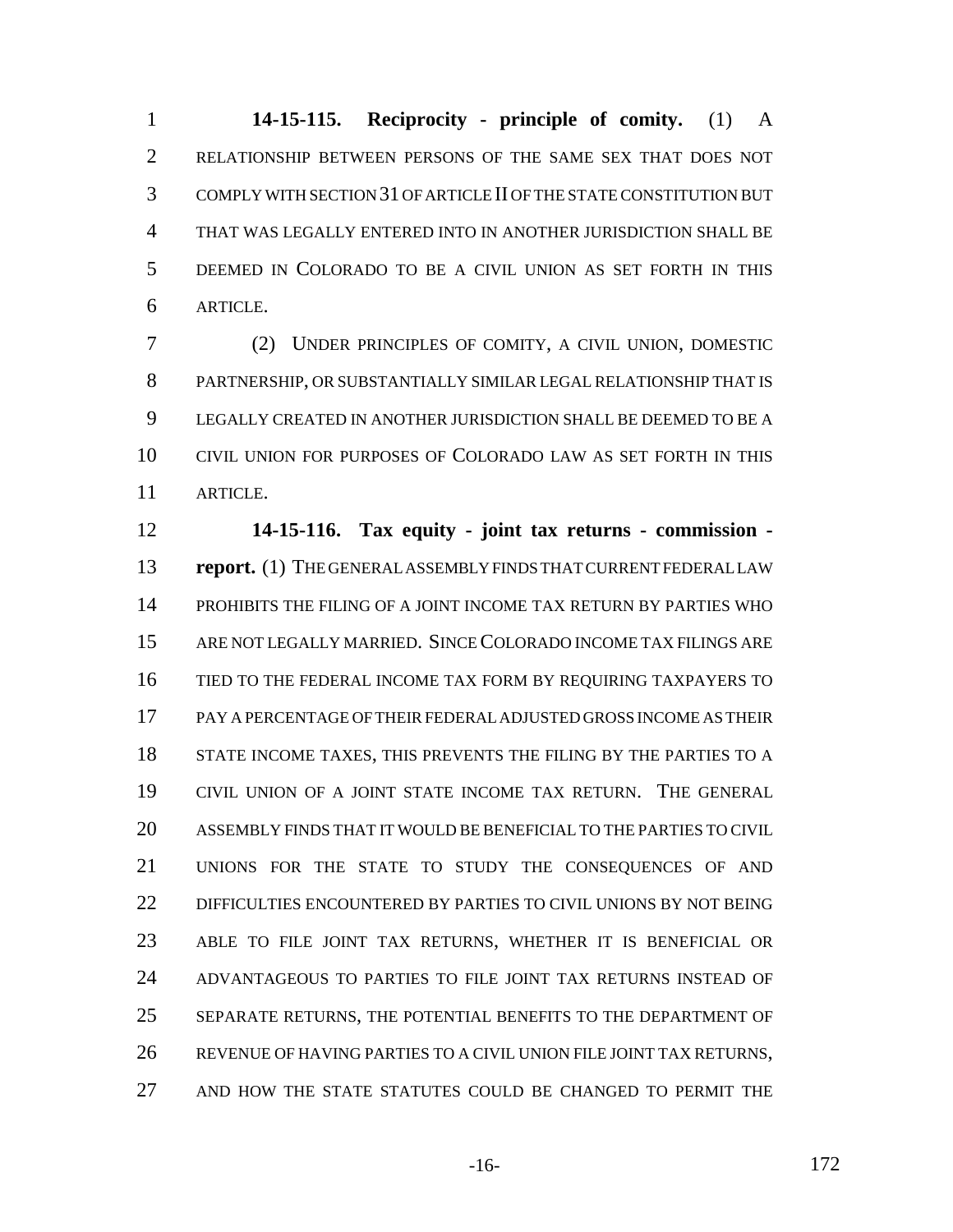PARTIES TO A CIVIL UNION TO FILE A JOINT STATE INCOME TAX RETURN.

2 (2) THE EXECUTIVE DIRECTOR OF THE DEPARTMENT OF REVENUE IS AUTHORIZED TO CREATE A STUDY COMMISSION TO INVESTIGATE AND CONSIDER WHAT CHANGES IN THE STATE STATUTES COULD BE MADE TO ENSURE EQUITABLE TAX TREATMENT FOR PARTIES TO A CIVIL UNION AND TO ALLOW PARTIES TO A CIVIL UNION TO FILE A JOINT STATE INCOME TAX RETURN WITHOUT VIOLATING THE FEDERAL TAX LAWS. IF A STUDY COMMISSION IS CREATED, THE COMMISSION SHALL CONSIST OF TAX ACCOUNTANTS AND STAFF OF THE DEPARTMENT OF REVENUE APPOINTED BY THE EXECUTIVE DIRECTOR OF THE DEPARTMENT OF REVENUE AND THE CHAIRS OR THEIR DESIGNEES OF THE FINANCE COMMITTEES OF THE HOUSE OF REPRESENTATIVES AND THE SENATE, OR ANY SUCCESSOR COMMITTEES. IF APPOINTED, THE COMMISSION SHALL PREPARE A REPORT OF ITS FINDINGS AND RECOMMENDATIONS AND SUBMIT THE REPORT TO THE EXECUTIVE DIRECTOR AND THE FINANCE COMMITTEES OF THE HOUSE OF REPRESENTATIVES AND THE SENATE, OR ANY SUCCESSOR COMMITTEES, ON OR BEFORE JANUARY 1, 2012.

 (3) UNTIL A STATUTORY CHANGE IS ENACTED TO AUTHORIZE THE FILING OF A JOINT STATE INCOME TAX RETURN BY PARTIES TO A CIVIL UNION, NOTHING IN THIS ARTICLE SHALL BE CONSTRUED TO PERMIT THE FILING OF A JOINT STATE INCOME TAX RETURN BY THE PARTIES TO A CIVIL UNION.

 **14-15-117. Construction.** (1) THE PROVISIONS OF THIS ARTICLE SHALL NOT BE CONSTRUED TO CREATE A MARRIAGE BETWEEN THE PARTIES 25 TO A CIVIL UNION OR ALTER THE PUBLIC POLICY OF THIS STATE, WHICH RECOGNIZES ONLY THE UNION OF ONE MAN AND ONE WOMAN AS A MARRIAGE.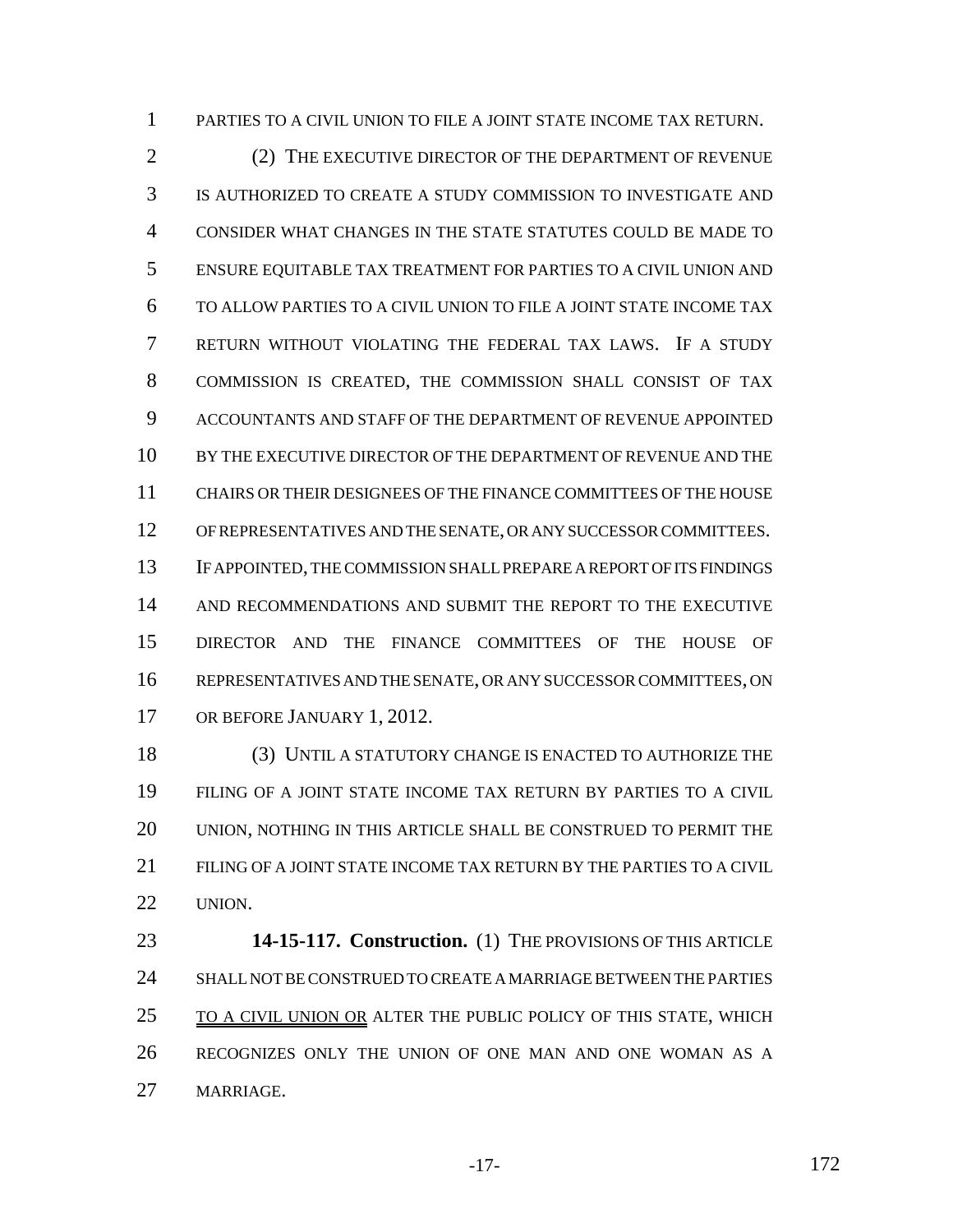(2) NOTWITHSTANDING ANY PROVISION OF LAW TO THE CONTRARY, NOTHING IN THIS ARTICLE SHALL BE INTERPRETED TO REQUIRE A CHILD PLACEMENT AGENCY TO PLACE A CHILD FOR ADOPTION WITH A COUPLE THAT HAS ENTERED INTO A CIVIL UNION PURSUANT TO THIS ARTICLE.

 **14-15-118. Severability.** IF ANY PROVISION OF THIS ARTICLE OR THE APPLICATION THEREOF TO ANY PERSON OR CIRCUMSTANCE IS HELD INVALID, SUCH INVALIDITY SHALL NOT AFFECT OTHER PROVISIONS OR APPLICATIONS OF THIS ARTICLE THAT CAN BE GIVEN EFFECT WITHOUT THE INVALID PROVISION OR APPLICATION, AND TO THIS END THE PROVISIONS OF THIS ARTICLE ARE DECLARED TO BE SEVERABLE.

 **SECTION 3.** 25-2-105, Colorado Revised Statutes, is amended to read:

 **25-2-105. Vital statistics, reports, and certificates - forms and information to be included.** (1) The state registrar shall prescribe, furnish, and distribute such forms as are required by this article and shall 17 furnish and distribute such rules and regulations as are promulgated 18 pursuant to section 25-2-103. The state registrar may also prescribe such other means for transmission of data as will accomplish the purpose of complete and accurate reporting and registration.

21 (2) THE STATE REGISTRAR SHALL PRESCRIBE, FURNISH, AND DISTRIBUTE SUCH FORMS AS ARE REQUIRED BY THIS ARTICLE WITH RESPECT TO CIVIL UNION CERTIFICATES, AS DEFINED IN SECTION 14-15-102 (2), C.R.S.

 **SECTION 4.** Article 2 of title 25, Colorado Revised Statutes, is amended BY THE ADDITION OF THE FOLLOWING NEW SECTIONS to read:

-18- 172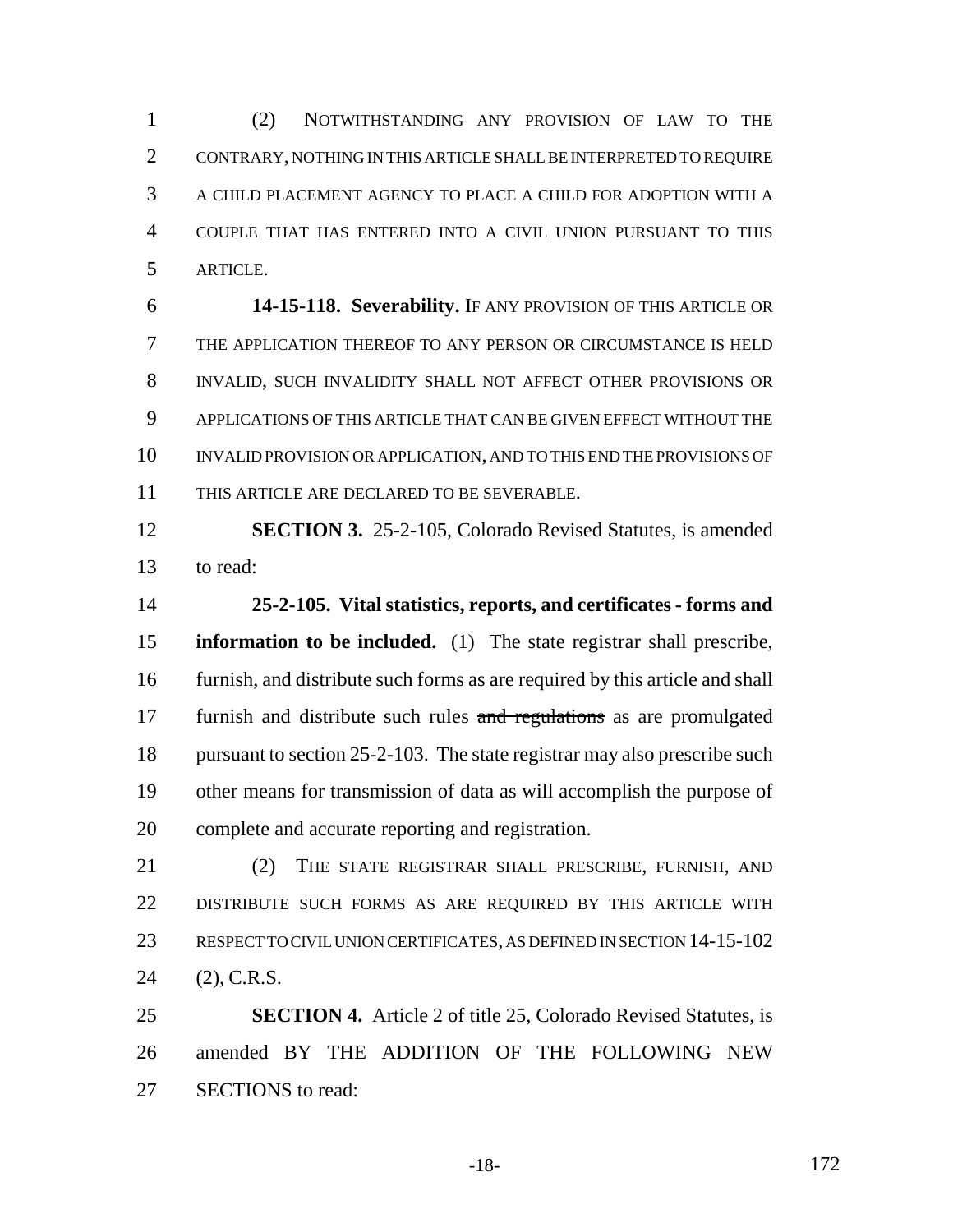**25-2-106.5. Reports of civil unions.** EACH COUNTY CLERK AND RECORDER SHALL PREPARE A REPORT CONTAINING SUCH INFORMATION AND USING THE FORM AS PRESCRIBED AND FURNISHED BY THE STATE REGISTRAR WITH RESPECT TO EVERY DULY EXECUTED CIVIL UNION CERTIFICATE REGISTERED IN ACCORDANCE WITH SECTION 14-15-112, C.R.S. ON OR BEFORE THE TENTH DAY OF EACH MONTH, OR MORE FREQUENTLY IF REQUESTED BY THE STATE REGISTRAR, A COUNTY CLERK AND RECORDER SHALL FORWARD TO THE STATE REGISTRAR ALL CIVIL UNION REPORTS FOR ALL CIVIL UNION CERTIFICATES REGISTERED IN THE PRECEDING PERIOD. A COUNTY CLERK AND RECORDER MAY ISSUE CERTIFIED COPIES OF CIVIL UNION CERTIFICATES.

 **25-2-107.5. Reports of dissolution of civil unions, legal separation of civil unions, or declarations of invalidity of civil unions - fee.** (1) THE CLERK OF EACH COURT SHALL PREPARE A REPORT CONTAINING SUCH INFORMATION AND USING SUCH FORM AS MAY BE PRESCRIBED AND FURNISHED BY THE STATE REGISTRAR WITH RESPECT TO EVERY DECREE ENTERED BY THE COURT FOR THE DISSOLUTION OF A CIVIL UNION, LEGAL SEPARATION OF A CIVIL UNION, OR DECLARATION OF INVALIDITY OF A CIVIL UNION, AND EVERY DECREE AMENDING OR NULLIFYING SUCH A DECREE. ON OR BEFORE THE TENTH DAY OF EACH MONTH, OR MORE FREQUENTLY IF SO REQUESTED BY THE STATE REGISTRAR, THE CLERK SHALL FORWARD TO THE STATE REGISTRAR THE REPORTS FOR ALL SUCH DECREES ENTERED DURING THE PRECEDING PERIOD.

 (2) IN ORDER TO DEFRAY THE MAINTENANCE OF VITAL STATISTICS RECORDS, THE CLERK OF THE COURT SHALL ASSESS A FEE OF THREE DOLLARS UPON EACH ACTION WITH RESPECT TO DISSOLUTION OF A CIVIL

-19- 172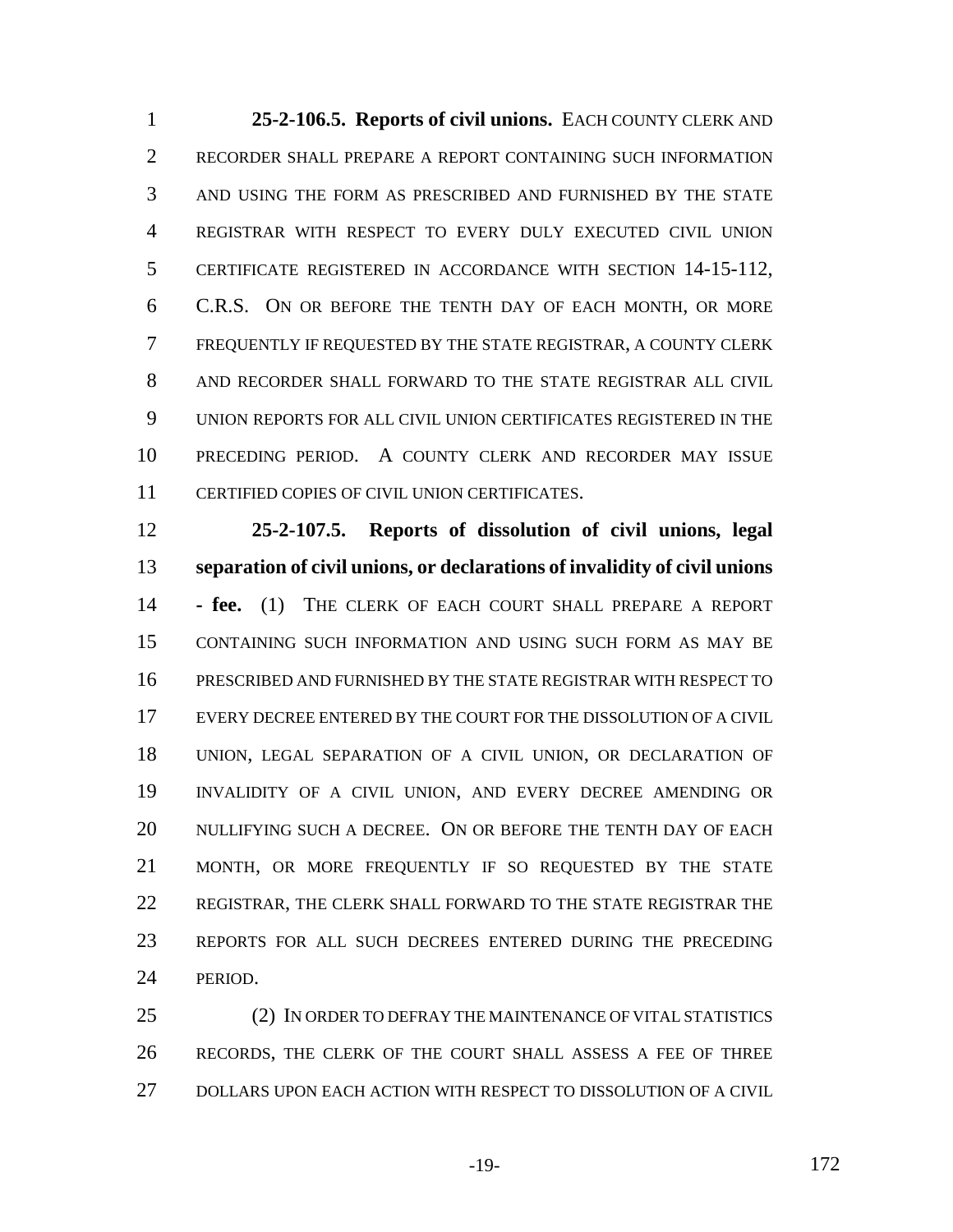UNION, LEGAL SEPARATION OF A CIVIL UNION, OR DECLARATION OF INVALIDITY OF A CIVIL UNION THAT IS FILED IN THE OFFICE OF EACH CLERK OF A COURT OF RECORD IN THIS STATE ON OR AFTER THE EFFECTIVE DATE OF THIS SECTION. THE FEE SHALL BE PAID AT THE TIME OF THE FILING OF THE ACTION. THE CLERK SHALL KEEP ANY FEES SO COLLECTED IN A SEPARATE FUND AND EACH MONTH THE CLERK SHALL TRANSMIT THOSE FEES COLLECTED TO THE STATE TREASURER, WHO SHALL CREDIT THE SAME TO THE VITAL STATISTICS RECORDS CASH FUND CREATED IN SECTION 25-2-121. **SECTION 5.** 25-2-117 (2) (d) and (2) (e), Colorado Revised 11 Statutes, are amended, and the said 25-2-117 (2) is further amended BY 12 THE ADDITION OF A NEW PARAGRAPH, to read: **25-2-117. Certified copies furnished - fee.** (2) An applicant 14 shall pay fees established pursuant to section 25-2-121 for each of the following services: 16 (d) The verification of marriage or divorce; and (e) The reproduction of various vital statistics, publications, reports, and data services; AND (f) THE VERIFICATION OF A CIVIL UNION OR DISSOLUTION OF A CIVIL UNION. **SECTION 6.** 2-4-401, Colorado Revised Statutes, is amended BY THE ADDITION OF THE FOLLOWING NEW SUBSECTIONS to read: **2-4-401. Definitions.** The following definitions apply to every statute, unless the context otherwise requires: (1.3) "CIVIL UNION" MEANS A RELATIONSHIP ESTABLISHED BY TWO ELIGIBLE PERSONS PURSUANT TO THE REQUIREMENTS OF ARTICLE 15 OF

-20- 172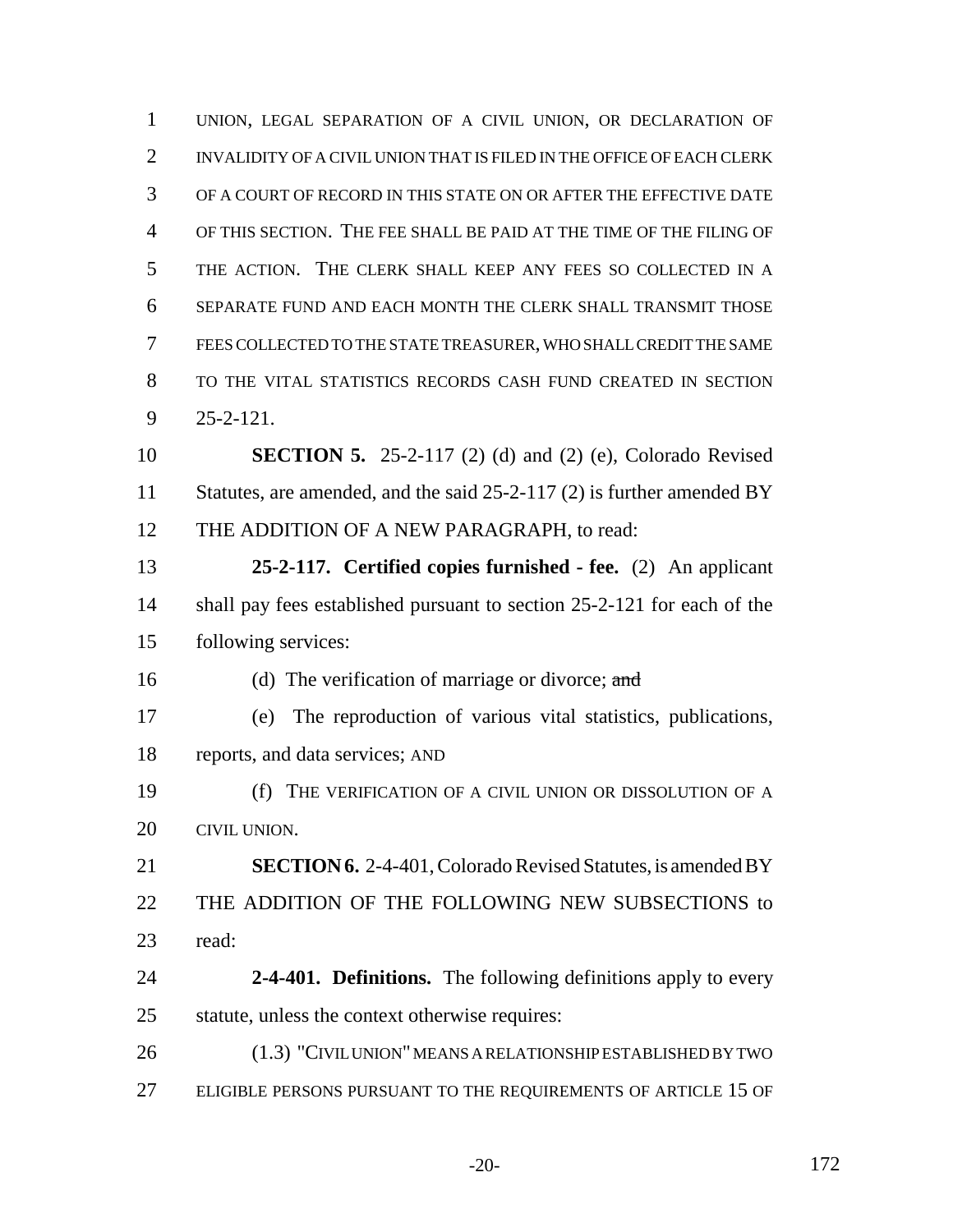1 TITLE 14, C.R.S., THAT ENTITLES THEM TO RECEIVE THE BENEFITS AND PROTECTIONS AND BE SUBJECT TO THE RESPONSIBILITIES OF SPOUSES.

 (1.4) "CIVIL UNION CERTIFICATE" MEANS A DOCUMENT THAT CERTIFIES THAT THE PERSONS NAMED IN THE CERTIFICATE HAVE ESTABLISHED A CIVIL UNION IN THIS STATE IN COMPLIANCE WITH THE PROVISIONS OF ARTICLE 15 OF TITLE 14, C.R.S.

 (3.7) "IMMEDIATE FAMILY MEMBER" MEANS A PERSON WHO IS RELATED BY BLOOD, MARRIAGE, CIVIL UNION, OR ADOPTION.

 (7.5) "PARTY TO A CIVIL UNION" OR "PARTNER IN A CIVIL UNION" MEANS A PERSON WHO HAS ENTERED INTO A CIVIL UNION IN ACCORDANCE 11 WITH THE REQUIREMENTS OF ARTICLE 15 OF TITLE 14, C.R.S.

**SECTION 7.** 10-16-102 (14), Colorado Revised Statutes, is

amended to read:

 **10-16-102. Definitions.** As used in this article, unless the context otherwise requires:

 (14) "Dependent" means a spouse, A PARTNER IN A CIVIL UNION, 17 an unmarried child under nineteen years of age, an unmarried child who is a full-time student under twenty-four years of age and who is financially dependent upon the parent, and an unmarried child of any age who is medically certified as disabled and dependent upon the parent. "Dependent" shall include a designated beneficiary, as defined in section 15-22-103 (1), C.R.S., if an employer elects to cover a designated beneficiary as a dependent.

 **SECTION 8.** 13-32-101 (1), Colorado Revised Statutes, is amended BY THE ADDITION OF THE FOLLOWING NEW PARAGRAPHS to read:

**13-32-101. Docket fees in civil actions - judicial stabilization**

-21- 172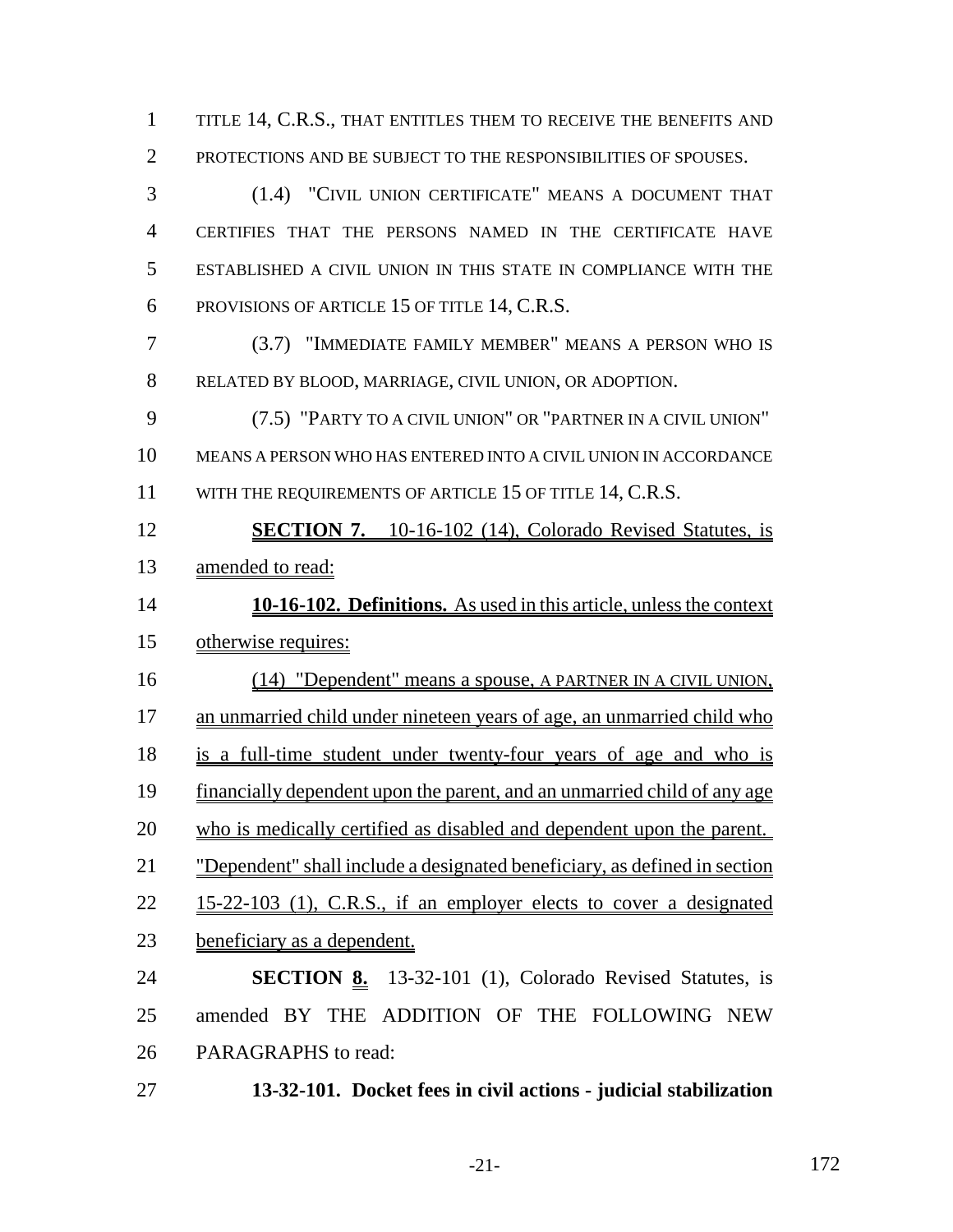**cash fund - support registry fund created - repeal.** (1) At the time of first appearance in all civil actions and special proceedings in all courts of record, except in the supreme court and the court of appeals, and except in the probate proceedings in the district court or probate court of the city and county of Denver, and except as provided in subsection (3) of this section and in sections 13-32-103 and 13-32-104, there shall be paid in advance the total docket fees, as follows:

8 (a.5) ON AND AFTER SEPTEMBER 1, 2011, BY THE PETITIONER IN A PROCEEDING FOR DISSOLUTION OF A CIVIL UNION, LEGAL SEPARATION OF A CIVIL UNION, OR DECLARATION OF INVALIDITY OF A CIVIL UNION AND BY THE PETITIONER IN AN ACTION FOR A DECLARATORY JUDGMENT CONCERNING THE STATUS OF A CIVIL UNION, A FEE OF TWO HUNDRED THIRTY DOLLARS;

 (b.5) ON AND AFTER SEPTEMBER 1, 2011, BY THE RESPONDENT IN A PROCEEDING FOR DISSOLUTION OF A CIVIL UNION, LEGAL SEPARATION OF A CIVIL UNION, OR DECLARATION OF INVALIDITY OF A CIVIL UNION AND BY THE RESPONDENT TO AN ACTION FOR A DECLARATORY JUDGMENT CONCERNING THE STATUS OF A CIVIL UNION, A FEE OF ONE HUNDRED SIXTEEN DOLLARS;

**SECTION 9.** The introductory portion to 13-32-101 (5) (a), 13-32-101 (5) (a) (VII), and the introductory portion to 13-32-101 (5) (b), Colorado Revised Statutes, are amended to read:

 **13-32-101. Docket fees in civil actions - judicial stabilization cash fund - support registry fund created - repeal.** (5) (a) Each fee collected pursuant to paragraph (a) OR (a.5) of subsection (1) of this section shall be transmitted to the state treasurer and divided as follows: (VII) PURSUANT TO SECTION 25-2-107 (2) OR 25-2-107.5,C.R.S.,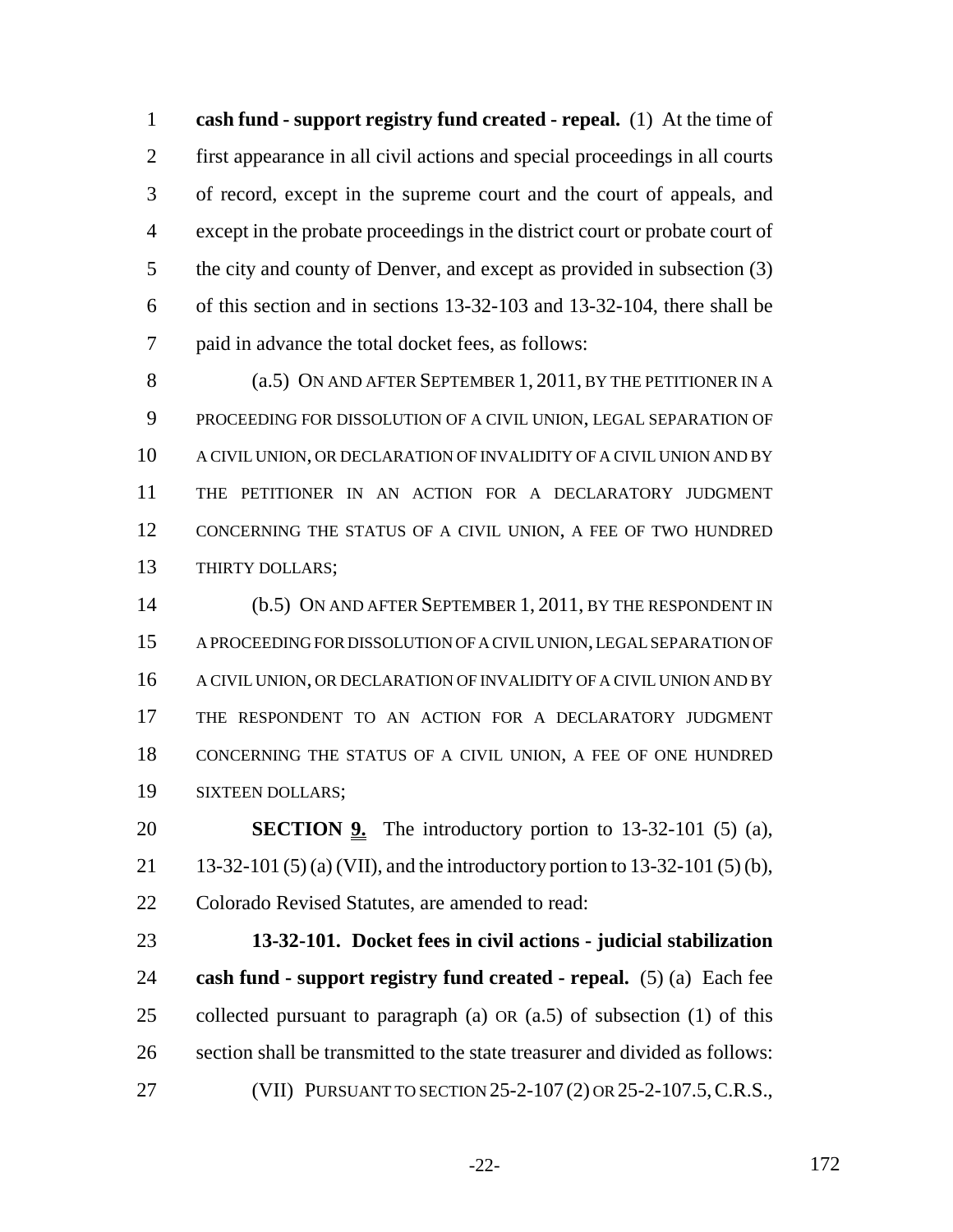three dollars shall be deposited in the vital statistics records cash fund 2 created in section 25-2-121, C.R.S.;

 (b) Each fee collected pursuant to paragraph (b) OR (b.5) of subsection (1) of this section shall be transmitted to the state treasurer and divided as follows:

 **SECTION 10.** 13-90-107 (l) (l) (II) (D) and (1) (l) (III), Colorado Revised Statutes, are amended, and the said 13-90-107 (1) is further amended BY THE ADDITION OF A NEW PARAGRAPH, to read:

 **13-90-107. Who may not testify without consent.** (1) There are particular relations in which it is the policy of the law to encourage confidence and to preserve it inviolate; therefore, a person shall not be examined as a witness in the following cases:

 (a.5) (I) EXCEPT AS OTHERWISE PROVIDED IN SECTION 14-13-310 (5),C.R.S., A PARTNER IN A CIVIL UNION SHALL NOT BE EXAMINED FOR OR AGAINST THE OTHER PARTNER IN THE CIVIL UNION WITHOUT THE OTHER PARTNER'S CONSENT, NOR DURING THE CIVIL UNION OR AFTERWARD SHALL EITHER BE EXAMINED WITHOUT THE CONSENT OF THE OTHER AS TO ANY COMMUNICATIONS MADE BY ONE TO THE OTHER DURING THE CIVIL UNION; BUT THIS EXCEPTION DOES NOT APPLY TO A CIVIL ACTION OR PROCEEDING BY ONE AGAINST THE OTHER, A CRIMINAL ACTION OR PROCEEDING FOR A CRIME COMMITTED BY ONE AGAINST THE OTHER, OR A CRIMINAL ACTION OR PROCEEDING AGAINST ONE OR BOTH PARTNERS WHEN THE ALLEGED OFFENSE OCCURRED PRIOR TO THE DATE OF THE PARTIES' CERTIFICATION OF THE CIVIL UNION. HOWEVER, THIS EXCEPTION SHALL NOT ATTACH IF THE OTHERWISE PRIVILEGED INFORMATION IS COMMUNICATED AFTER THE CERTIFICATION OF THE CIVIL UNION.

(II) THE PRIVILEGE DESCRIBED IN THIS PARAGRAPH (a.5) DOES NOT

-23- 172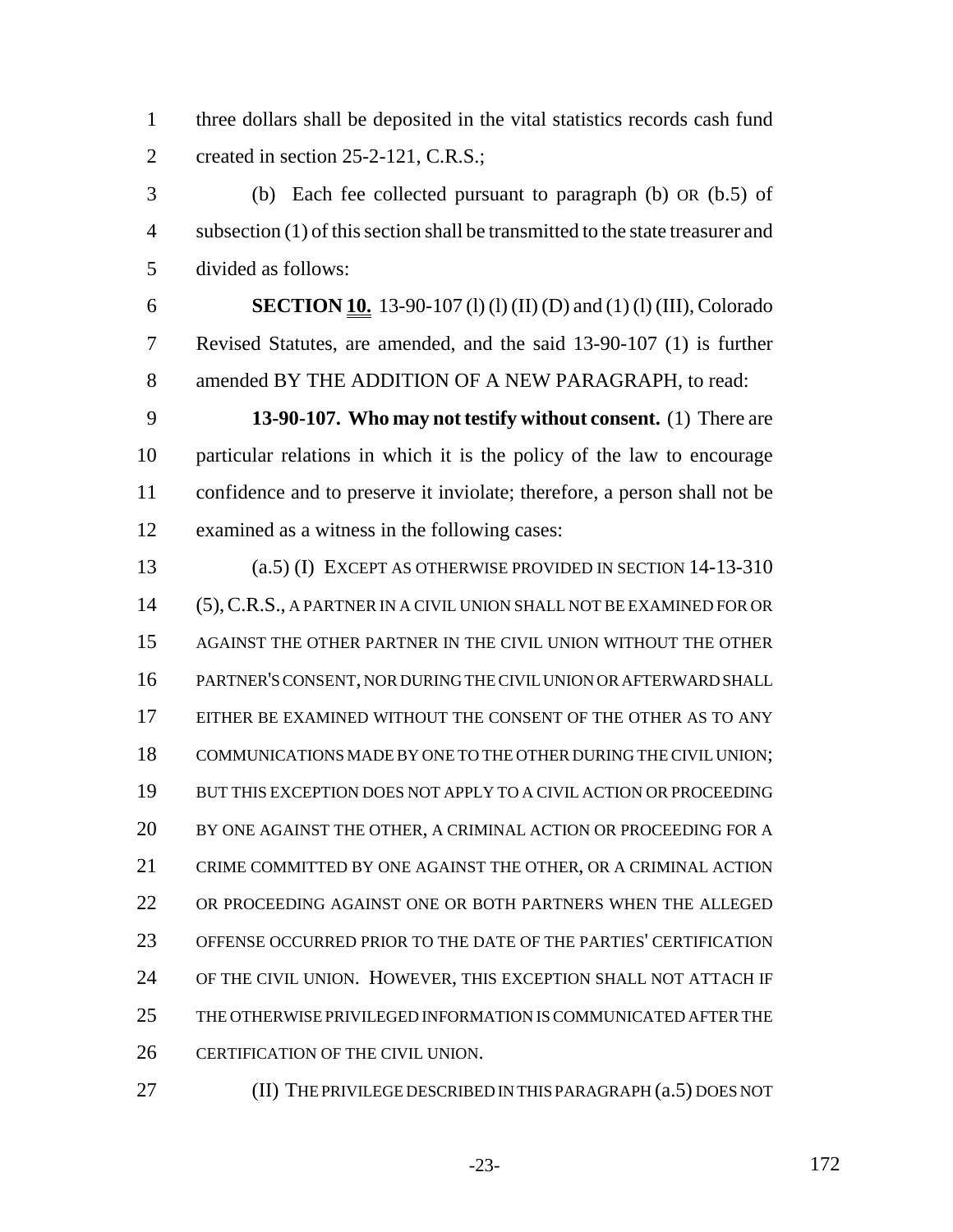1 APPLY TO CLASS 1, 2, OR 3 FELONIES AS DESCRIBED IN SECTION 18-1.3-401 (1) (a) (IV) AND (1) (a) (V), C.R.S. IN THIS INSTANCE, DURING THE CIVIL UNION OR AFTERWARD, A PARTNER IN A CIVIL UNION SHALL NOT BE EXAMINED FOR OR AGAINST THE OTHER PARTNER IN THE CIVIL UNION AS TO ANY COMMUNICATIONS INTENDED TO BE MADE IN CONFIDENCE AND MADE BY ONE TO THE OTHER DURING THE CIVIL UNION WITHOUT THE OTHER PARTNER'S CONSENT.

 (III) COMMUNICATIONS BETWEEN PARTNERS IN A CIVIL UNION ARE NOT PRIVILEGED PURSUANT TO THIS PARAGRAPH (a.5) IF SUCH COMMUNICATIONS ARE MADE FOR THE PURPOSE OF AIDING THE COMMISSION OF A FUTURE CRIME OR OF A PRESENT CONTINUING CRIME.

**IV)** THE BURDEN OF PROVING THE EXISTENCE OF A CIVIL UNION 13 FOR THE PURPOSES OF THIS PARAGRAPH (a.5) SHALL BE ON THE PARTY ASSERTING THE CLAIM.

 (V) NOTICE OF THE ASSERTION OF THE PRIVILEGE DESCRIBED IN THIS PARAGRAPH (a.5) SHALL BE GIVEN AS SOON AS PRACTICABLE BUT NOT LESS THAN TEN DAYS PRIOR TO ASSERTION AT ANY HEARING.

18 (VI) FOR THE PURPOSES OF THIS PARAGRAPH (a.5), "PARTNER IN A CIVIL UNION" MEANS A PERSON WHO HAS ENTERED INTO A CIVIL UNION ESTABLISHED IN ACCORDANCE WITH THE REQUIREMENTS OF ARTICLE 15 OF TITLE 14, C.R.S.

22 (l) (II) This exception does not apply to:

 (D) Any criminal action or proceeding in which a minor's parent is charged with a crime committed against the communicating minor 25 child, the parent's spouse, THE PARENT'S PARTNER IN A CIVIL UNION, or a minor child of either the parent or the parent's spouse OR THE PARENT'S PARTNER IN A CIVIL UNION;

-24- 172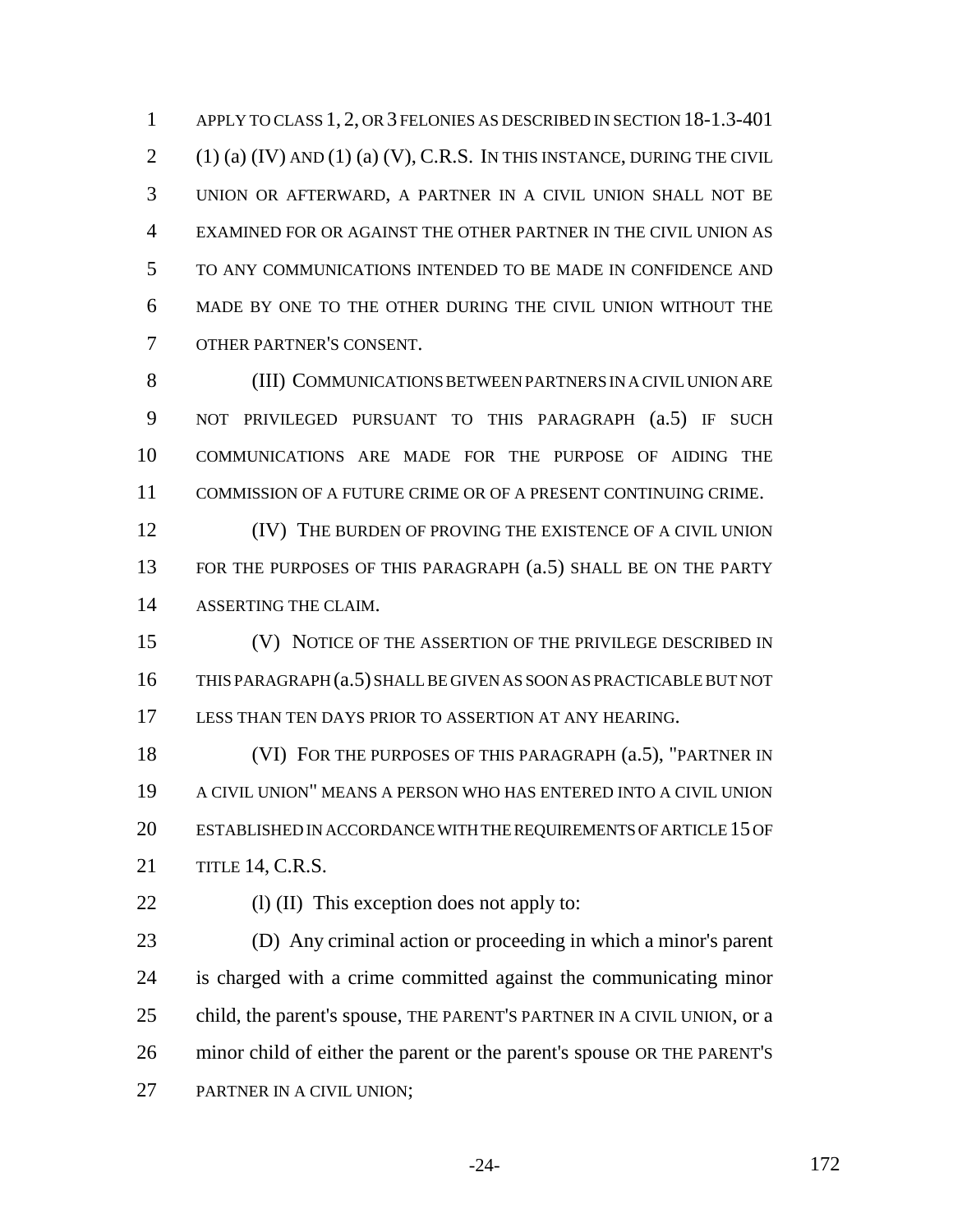(III) For purposes of this paragraph (l):

 (A) "Minor child" means any person under the age of eighteen years.

 (B) "Parent" includes the legal guardian or legal custodian of a minor child as well as adoptive parents.

 (C) "PARTNER IN A CIVIL UNION" MEANS A PERSON WHO HAS ENTERED INTO A CIVIL UNION IN ACCORDANCE WITH THE REQUIREMENTS 8 OF ARTICLE 15 OF TITLE 14, C.R.S.

 **SECTION 11.** 14-4-107 (2) (a) and (4.5), Colorado Revised Statutes, are amended to read:

 **14-4-107. Family violence justice fund - creation - grants from fund.** (2) Grants from the fund shall be used to fund qualifying organizations to provide legal advice, representation, and advocacy for and on behalf of indigent clients who are victims of family violence. Moneys from the fund may be provided for services that include, but are not limited to:

 (a) The provision of direct legal representation to victims of family violence in resolving their civil legal matters and removing impediments to the elimination of family violence. Such representation may include, but need not be limited to, representation in any protection order proceeding; action for dissolution of marriage, legal separation, or declaration of invalidity of marriage; ACTION FOR DISSOLUTION OF A CIVIL UNION, LEGAL SEPARATION, OR DECLARATION OF INVALIDITY OF A CIVIL UNION; paternity action; child custody action; proceeding to establish or enforce child support; administrative hearings; or any other judicial actions in which family violence is an issue or in which legal representation is necessary to protect the interests of a victim of family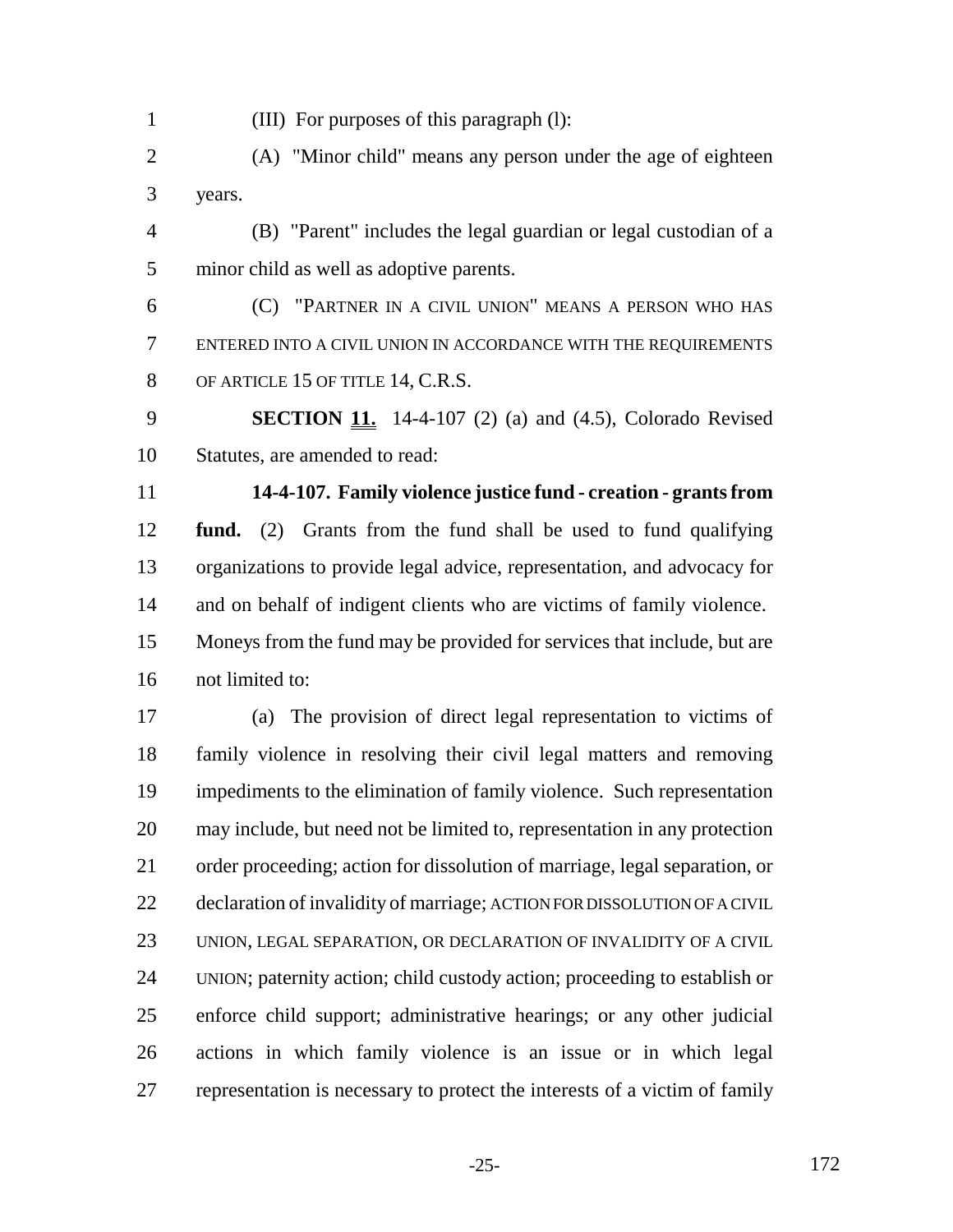violence.

 (4.5) Notwithstanding any other provision of this section, the state court administrator shall apply the moneys generated from fees collected 4 pursuant to section 13-32-101  $(\frac{1}{4})$  (a) and  $(\frac{1}{6})$  (1) (a), (1) (a, 5), (1) (b), AND (1) (b.5), C.R.S., AND TRANSFERRED PURSUANT TO SECTION 6 13-32-101 (5) (a) (X) AND (5) (b) (II), C.R.S., to grants to qualifying organizations that provide services described in subsection (2) of this section for or on behalf of indigent persons or their families who are married, separated, or divorced, OR INDIGENT PARTIES TO A CIVIL UNION OR AN INVALID, SEPARATED, OR DISSOLVED CIVIL UNION OR TO THEIR FAMILIES. **SECTION 12.** 14-10-105, Colorado Revised Statutes, is amended BY THE ADDITION OF A NEW SUBSECTION to read: **14-10-105. Application of Colorado rules of civil procedure.** (2.5) A PROCEEDING FOR DISSOLUTION OF A CIVIL UNION, LEGAL SEPARATION, OR DECLARATION OF INVALIDITY OF A CIVIL UNION SHALL 17 BE ENTITLED "IN RE THE CIVIL UNION OF ........ AND ..........". **SECTION 13.** Article 10 of title 14, Colorado Revised Statutes, is amended BY THE ADDITION OF A NEW SECTION to read: **14-10-106.5. Dissolution of civil unions - legal separation - jurisdiction.** ANY PERSON WHO ENTERS INTO A CIVIL UNION IN COLORADO PURSUANT TO ARTICLE 15 OF THIS TITLE CONSENTS TO THE JURISDICTION OF THE COURTS OF COLORADO FOR THE PURPOSE OF ANY ACTION RELATING TO A CIVIL UNION EVEN IF ONE OR BOTH PARTIES CEASE TO RESIDE IN THIS STATE. IN A MATTER SEEKING A DISSOLUTION, LEGAL SEPARATION, OR DECLARATION OF INVALIDITY OF A CIVIL UNION, THE COURT SHALL FOLLOW THE PROCEDURES THAT ARE SET FORTH IN THIS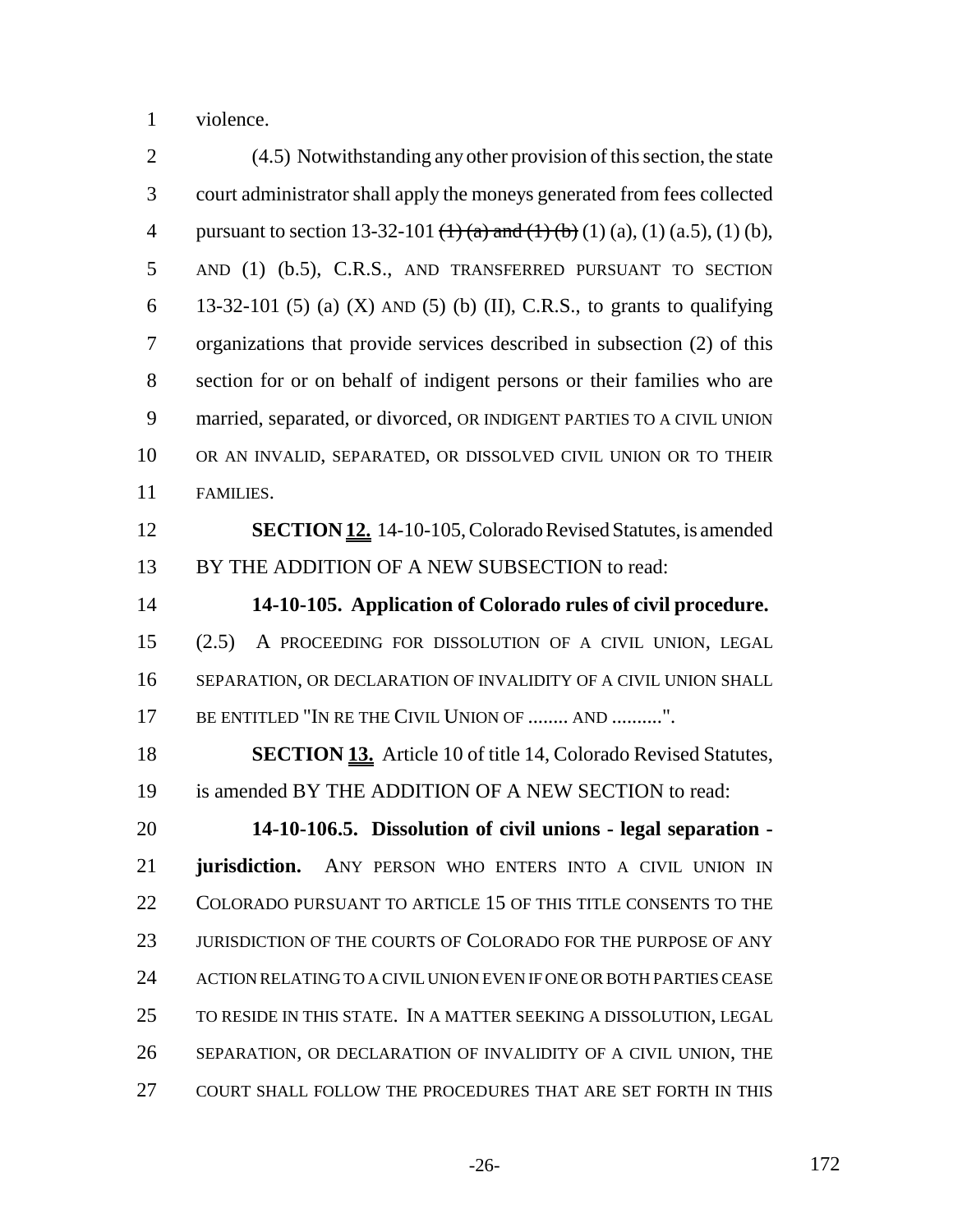ARTICLE FOR DISSOLUTION, LEGAL SEPARATION, OR DECLARATION OF INVALIDITY.

 **SECTION 14.** 14-10-120.5, Colorado Revised Statutes, is amended to read:

 **14-10-120.5. Petition - fee - assessment - displaced homemakers fund.** (1) There shall be assessed against a nonindigent petitioner a fee of five dollars for each filing of a petition for dissolution of marriage, declaration of invalidity of marriage, legal separation, or declaratory judgment concerning the status of marriage. All such fees collected shall be transmitted to the state treasurer for deposit in the displaced homemakers fund created pursuant to section 8-15.5-108, C.R.S.

 (1.5) THERE SHALL BE ASSESSED AGAINST A NONINDIGENT PETITIONER A FEE OF FIVE DOLLARS FOR EACH FILING OF A PETITION FOR DISSOLUTION OF A CIVIL UNION, DECLARATION OF INVALIDITY OF A CIVIL UNION, LEGAL SEPARATION, OR DECLARATORY JUDGMENT CONCERNING THE STATUS OF A CIVIL UNION. ALL SUCH FEES COLLECTED SHALL BE TRANSMITTED TO THE STATE TREASURER FOR DEPOSIT IN THE DISPLACED HOMEMAKERS FUND CREATED PURSUANT TO SECTION 8-15.5-108,C.R.S.

 (2) Notwithstanding the amount specified for the fee in subsection (1) OR (1.5) of this section, the chief justice of the supreme 22 court by rule or as otherwise provided by law may reduce the amount of 23 the fee if necessary pursuant to section 24-75-402 (3), C.R.S., to reduce 24 the uncommitted reserves of the fund to which all or any portion of the fee is credited. After the uncommitted reserves of the fund are sufficiently reduced, the chief justice by rule or as otherwise provided by law may increase the amount of the fee as provided in section 24-75-402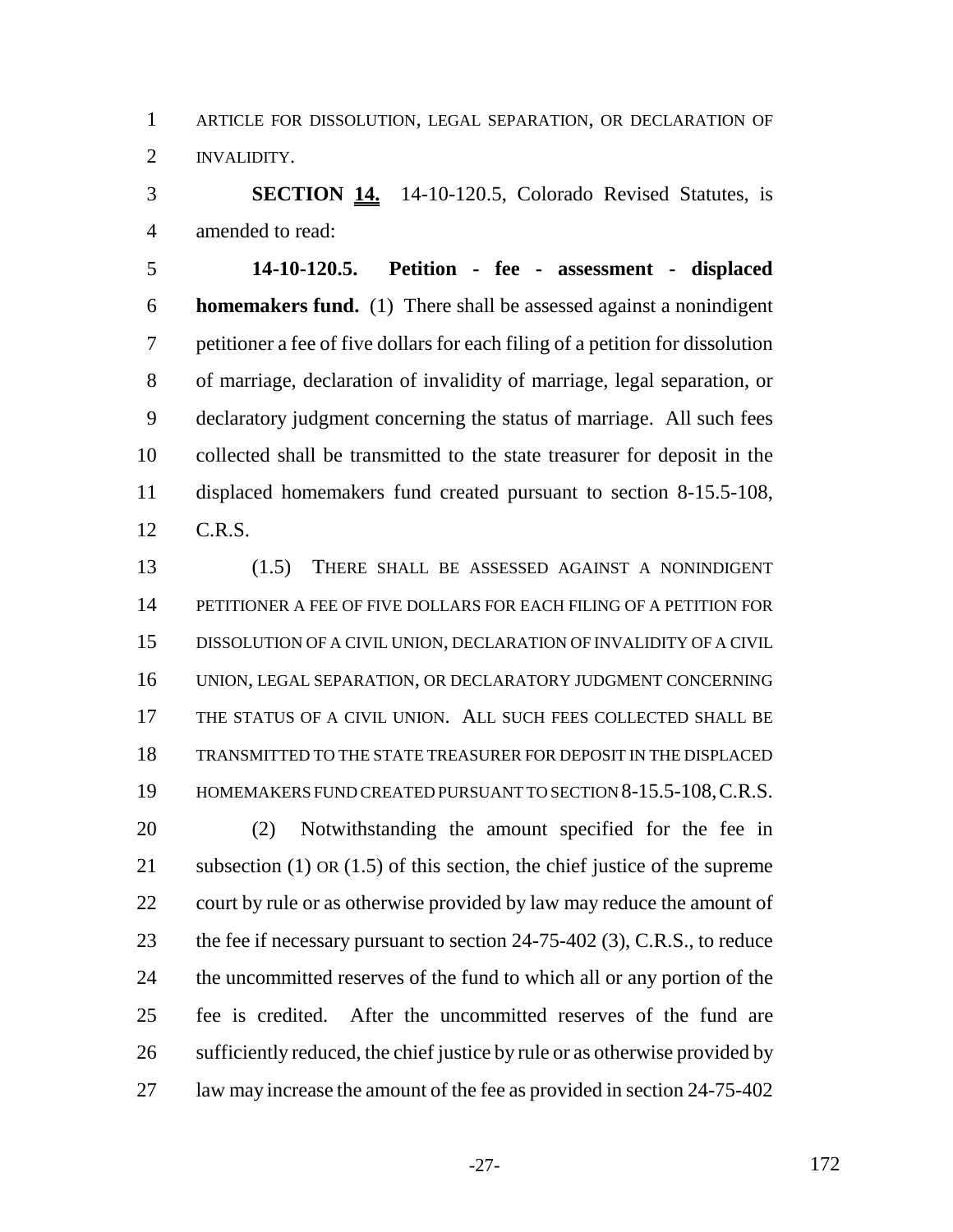(4), C.R.S.

 **SECTION 15.** 14-13-310, Colorado Revised Statutes, is amended BY THE ADDITION OF A NEW SUBSECTION to read: **14-13-310. Hearing and order.** (5) A PRIVILEGE AGAINST DISCLOSURE OF COMMUNICATIONS BETWEEN PARTNERS IN A CIVIL UNION AND A DEFENSE OF IMMUNITY BASED ON THE RELATIONSHIP OF PARTNERS IN A CIVIL UNION OR PARENT AND CHILD MAY NOT BE INVOKED IN A PROCEEDING UNDER THIS PART 3. **SECTION 16.** 15-12-203 (1), Colorado Revised Statutes, is amended to read: **15-12-203. Priority among persons seeking appointment as personal representative.** (1) Whether the proceedings are formal or informal, persons who are not disqualified have priority for appointment in the following order: (a) The person with priority as determined by a probated will including a person nominated by a power conferred in a will; (b) The surviving spouse of the decedent who is a devisee of the decedent; (b.3) THE SURVIVING PARTY TO A CIVIL UNION ENTERED INTO IN 20 ACCORDANCE WITH ARTICLE 15 OF TITLE 14, C.R.S., WHO IS A DEVISEE OF 21 THE DECEDENT: (b.5) A person given priority to be a personal representative in a designated beneficiary agreement made pursuant to article 22 of this title; (c) Other devisees of the decedent; (d) The surviving spouse of the decedent; 26 (d.5) THE SURVIVING PARTY TO A CIVIL UNION ENTERED INTO IN 27 ACCORDANCE WITH ARTICLE 15 OF TITLE 14, C.R.S.;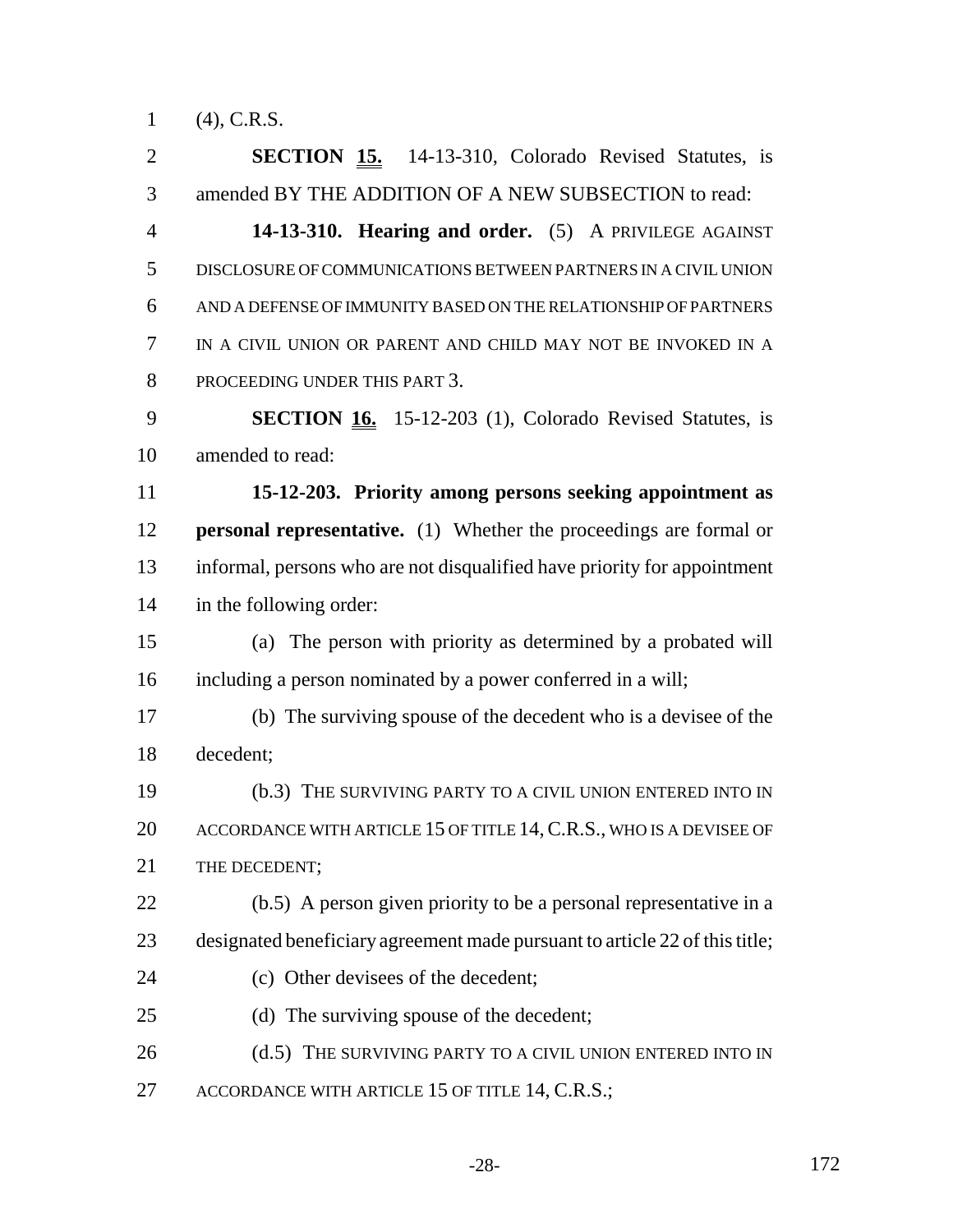(e) Other heirs of the decedent; (f) Forty-five days after the death of the decedent, any creditor. **SECTION 17.** 15-14-304 (2) (b), Colorado Revised Statutes, is amended to read: **15-14-304. Judicial appointment of guardian - petition.** (2) The petition must set forth the petitioner's name, residence, current address if different, relationship to the respondent, and interest in the appointment and, to the extent known, state or contain the following with respect to the respondent and the relief requested: (b) (I) The name and address of the respondent's: (A) Spouse, PARTNER IN A CIVIL UNION, or if the respondent has 12 none, an adult with whom the respondent has resided for more than six months within one year before the filing of the petition; and (B) Adult children and parents; or (II) If the respondent has neither spouse, PARTNER IN A CIVIL UNION, adult child, nor parent, at least one of the adults nearest in kinship 17 to the respondent who can be found with reasonable efforts; **SECTION 18.** 15-14-310 (1), Colorado Revised Statutes, is amended to read: **15-14-310. Who may be guardian - priorities - prohibition of dual roles.** (1) Subject to subsection (4) of this section, the court in appointing a guardian shall consider persons otherwise qualified in the following order of priority: (a) A guardian, other than a temporary or emergency guardian, currently acting for the respondent in this state or elsewhere; (b) A person nominated as guardian by the respondent, including the respondent's specific nomination of a guardian made in a durable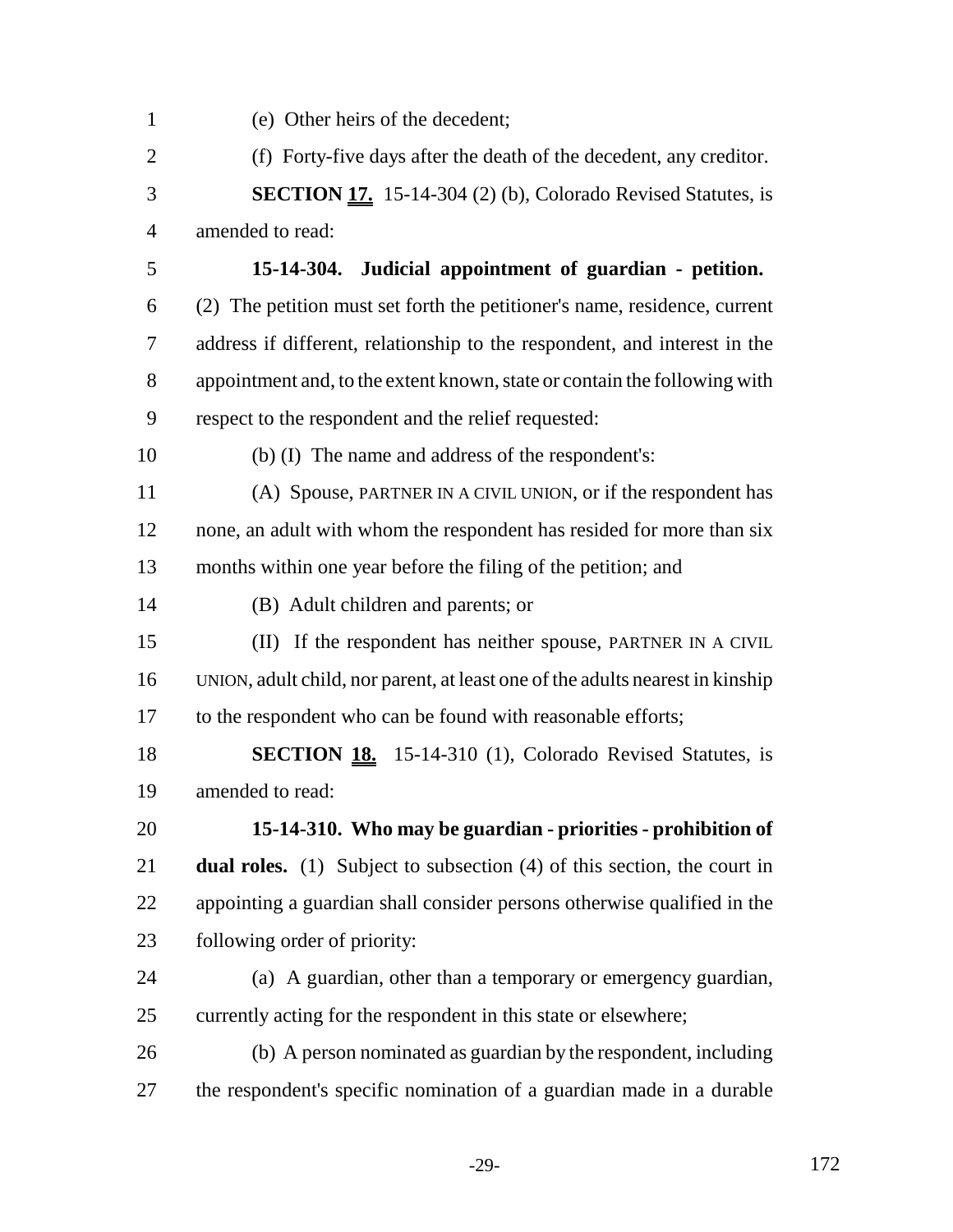| $\mathbf{1}$   | power of attorney or given priority to be a guardian in a designated          |
|----------------|-------------------------------------------------------------------------------|
| $\overline{2}$ | beneficiary agreement made pursuant to article 22 of this title;              |
| 3              | (c) An agent appointed by the respondent under a medical durable              |
| $\overline{4}$ | power of attorney pursuant to section 15-14-506;                              |
| 5              | (d) An agent appointed by the respondent under a general durable              |
| 6              | power of attorney;                                                            |
| 7              | (e) The spouse of the respondent or a person nominated by will                |
| 8              | or other signed writing of a deceased spouse;                                 |
| 9              | (e.5) THE PARTNER IN A CIVIL UNION OF THE RESPONDENT OR A                     |
| 10             | PERSON NOMINATED BY WILL OR OTHER SIGNED WRITING OF A DECEASED                |
| 11             | PARTNER IN A CIVIL UNION;                                                     |
| 12             | (f) An adult child of the respondent;                                         |
| 13             | (g) A parent of the respondent or an individual nominated by will             |
| 14             | or other signed writing of a deceased parent; and                             |
| 15             | (h) An adult with whom the respondent has resided for more than               |
| 16             | six months immediately before the filing of the petition.                     |
| 17             | <b>SECTION 19.</b> 15-14-413 (1) and (3), Colorado Revised Statutes,          |
| 18             | are amended to read:                                                          |
| 19             | 15-14-413. Who may be conservator - priorities - prohibition                  |
| 20             | of dual roles. $(1)$ Except as otherwise provided in subsection $(4)$ of this |
| 21             | section, the court, in appointing a conservator, shall consider persons       |
| 22             | otherwise qualified in the following order of priority:                       |
| 23             | (a) A conservator, guardian of the estate, or other like fiduciary            |
| 24             | appointed or recognized by an appropriate court of any other jurisdiction     |
| 25             | in which the protected person resides;                                        |
| 26             | A person nominated as conservator by the respondent,<br>(b)                   |
| 27             | including the respondent's specific nomination of a conservator made in       |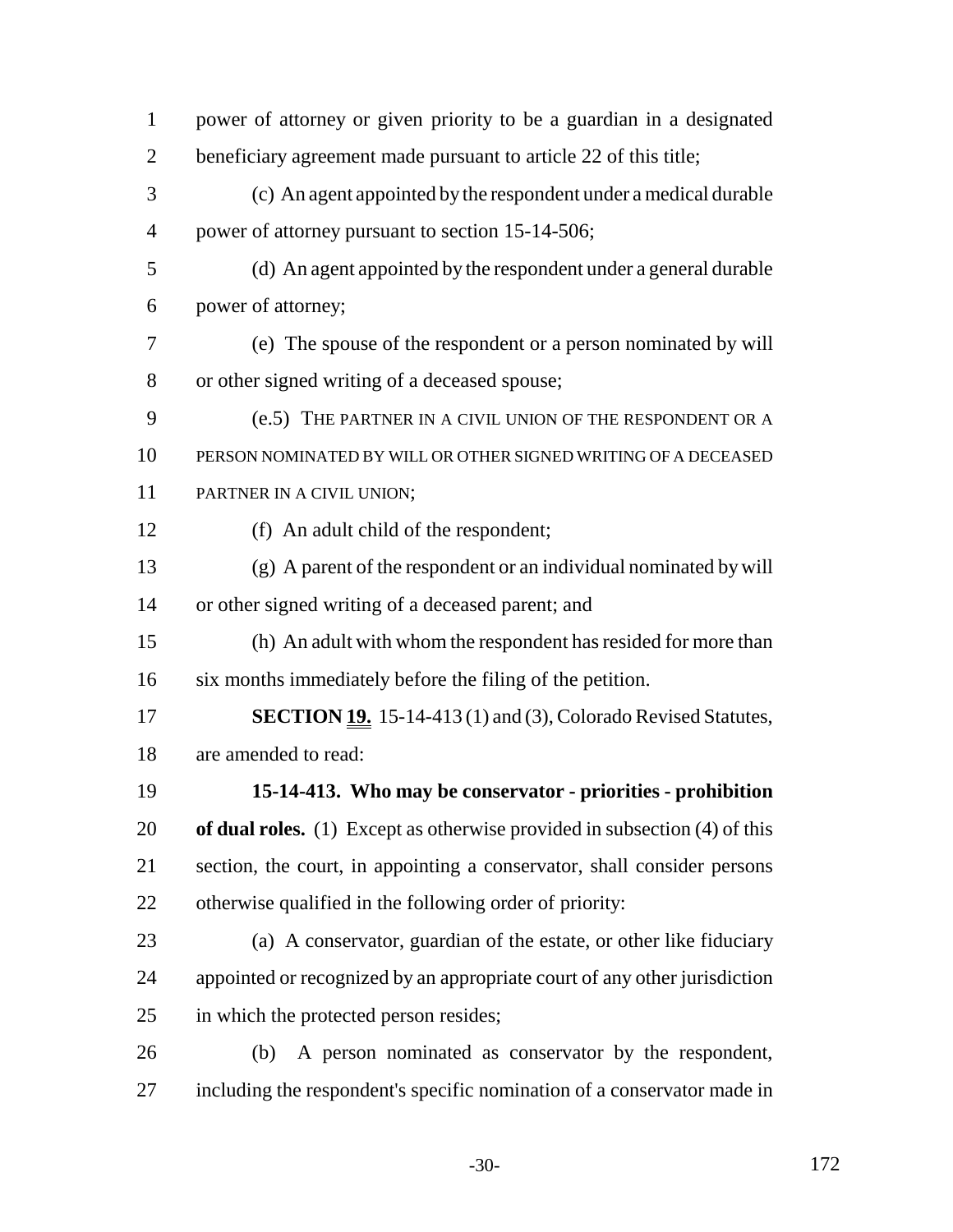a durable power of attorney or given priority to be a conservator in a designated beneficiary agreement made pursuant to article 22 of this title, if the respondent has attained twelve years of age; (c) An agent appointed by the respondent to manage the respondent's property under a durable power of attorney; (d) The spouse of the respondent; (d.5) THE PARTNER IN A CIVIL UNION OF THE RESPONDENT; (e) An adult child of the respondent; (f) A parent of the respondent; and (g) An adult with whom the respondent has resided for more than six months immediately before the filing of the petition. 12 (3) A person having priority under paragraph  $(a)$ ,  $(d)$ ,  $(e)$ , or  $(f)$ 13 (a), (d), (d.5), (e), OR (f) of subsection (1) of this section may designate in writing a substitute to serve instead and thereby transfer the priority to the substitute. **SECTION 20.** 15-22-103 (3) (j) and (3) (k), Colorado Revised 17 Statutes, are amended, and the said 15-22-103 (3) is further amended BY 18 THE ADDITION OF A NEW PARAGRAPH, to read: **15-22-103. Definitions.** As used in this article, unless the context otherwise requires: (3) "Superseding legal document" means a legal document, regardless of the date of execution, that is valid and enforceable and conflicts with all or a portion of a designated beneficiary agreement and, therefore, causes the designated beneficiary agreement in whole or in part to be replaced or set aside. To the extent there is a conflict between a superseding legal document and a designated beneficiary agreement, the superseding legal document controls. A superseding legal document may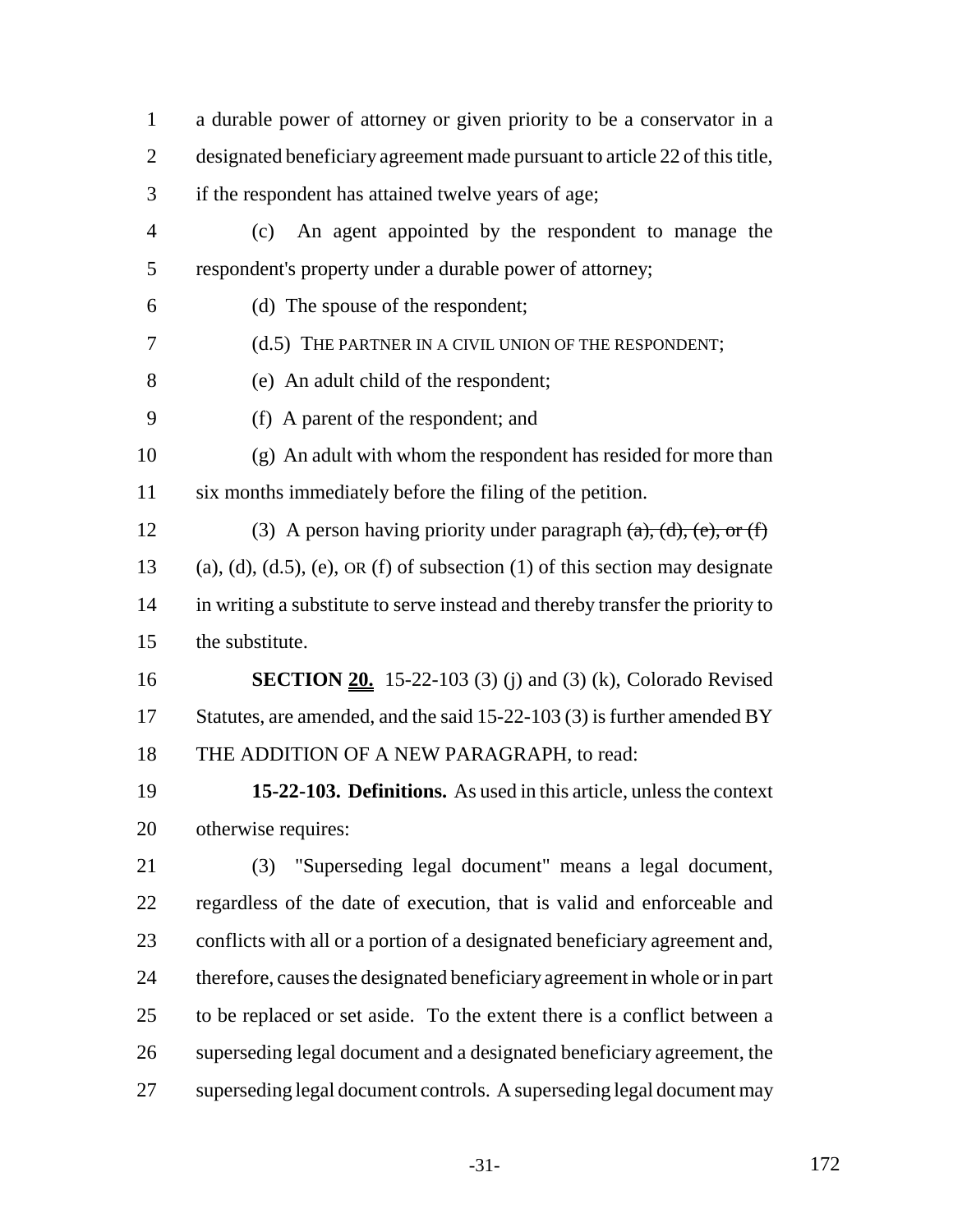| $\mathbf{1}$   | include, but need not be limited to, any of the following:                |
|----------------|---------------------------------------------------------------------------|
| $\overline{2}$ | A declaration as to disposition of last remains executed<br>(i)           |
| 3              | pursuant to article 19 of this title; $\sigma$                            |
| $\overline{4}$ | (k) A marriage license; OR                                                |
| 5              | (1) A CIVIL UNION CERTIFICATE.                                            |
| 6              | <b>SECTION 21.</b> 15-22-104 (1) (a), Colorado Revised Statutes, is       |
| 7              | amended to read:                                                          |
| 8              | 15-22-104. Requirements for a valid designated beneficiary                |
| 9              | <b>agreement.</b> (1) A designated beneficiary agreement shall be legally |
| 10             | recognized if:                                                            |
| 11             | (a) The parties to the designated beneficiary agreement satisfy all       |
| 12             | of the following criteria:                                                |
| 13             | (I) Both are at least eighteen years of age;                              |
| 14             | (II) Both are competent to enter into a contract;                         |
| 15             | (III) Neither party is married to another person;                         |
| 16             | (III.5) NEITHER PARTY IS A PARTY TO A CIVIL UNION;                        |
| 17             | (IV) Neither party is a party to another designated beneficiary           |
| 18             | agreement; and                                                            |
| 19             | (V) Both parties enter into the designated beneficiary agreement          |
| 20             | without force, fraud, or duress; and                                      |
| 21             | <b>SECTION 22.</b> 19-3.5-106 (1) (a), Colorado Revised Statutes, is      |
| 22             | amended to read:                                                          |
| 23             | 19-3.5-106. Colorado children's trust fund - creation - source            |
| 24             | of funds. (1) There is hereby created in the state treasury the Colorado  |
| 25             | children's trust fund, which shall be administered by the board and which |
| 26             | shall consist of:                                                         |
| 27             | (a) All moneys which shall be transferred thereto in accordance           |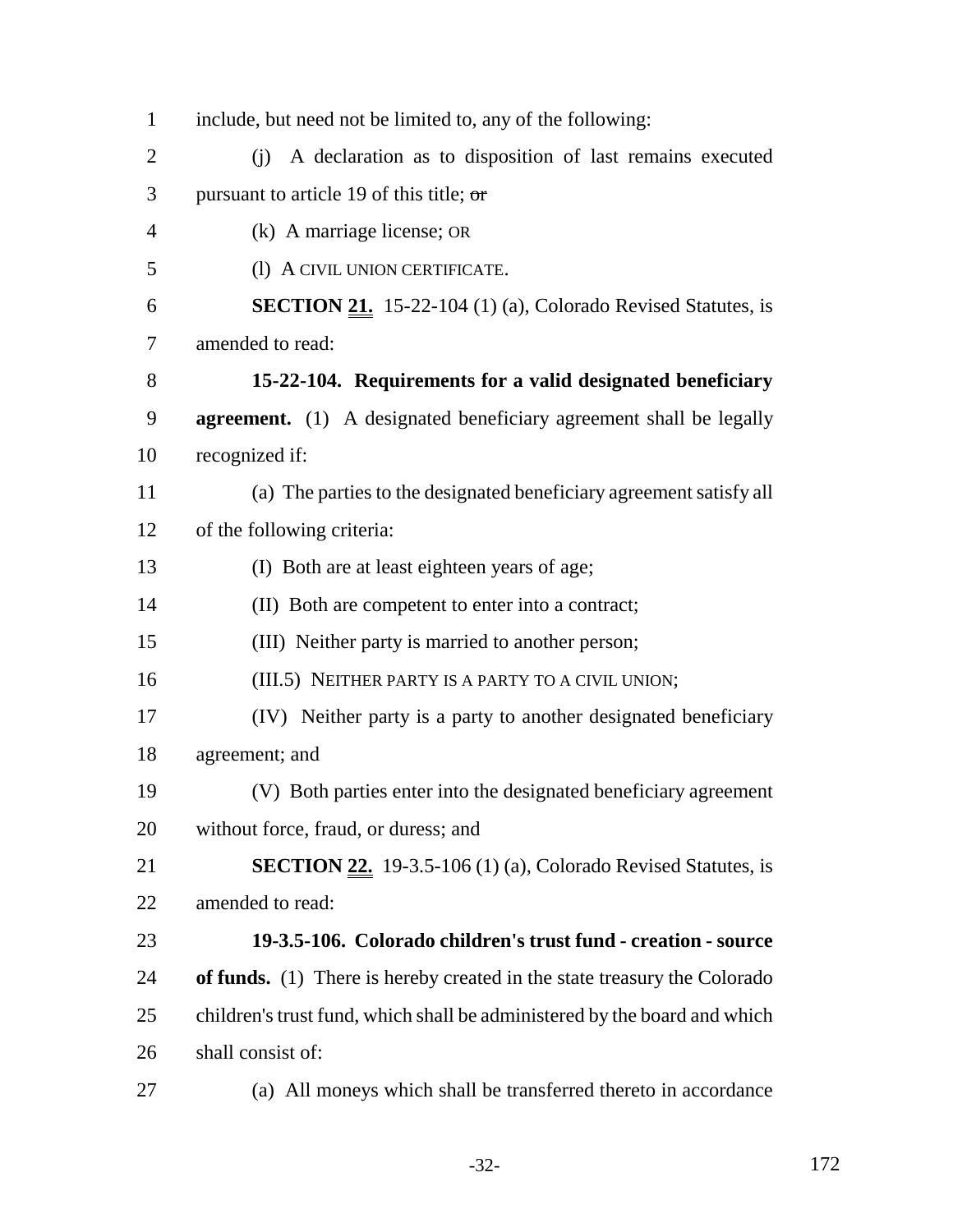1 with section 13-32-101  $(1)$   $(2)$   $(3)$   $(1)$ , C.R.S.; and

 **SECTION 23.** 19-5-202, Colorado Revised Statutes, is amended BY THE ADDITION OF A NEW SUBSECTION to read:

 **19-5-202. Who may adopt.** (4) A PERSON WHO IS A PARTNER IN A CIVIL UNION MAY ADOPT A CHILD OF THE OTHER PARTNER THROUGH THE SAME PROCESS OUTLINED IN SECTION 19-5-203 FOR A STEPPARENT ADOPTION. A PERSON HAVING A LIVING PARTNER IN A CIVIL UNION FROM WHOM THE PERSON IS NOT LEGALLY SEPARATED SHALL PETITION JOINTLY WITH THE PARTNER, UNLESS THE PARTNER IS THE NATURAL PARENT OF THE CHILD TO BE ADOPTED OR HAS PREVIOUSLY ADOPTED THE CHILD.

 **SECTION 24.** 24-1.9-104 (1), Colorado Revised Statutes, is amended to read:

# **24-1.9-104. Cash fund - creation - grants, gifts, and donations.**

 (1) On July 1, 2005, there shall be created in the state treasury the performance-based collaborative management incentive cash fund, which shall be referred to in this section as the "fund". The moneys in the fund 17 shall be subject to annual appropriation by the general assembly to the department of human services for state fiscal year 2005-06 and each fiscal year thereafter. On July 1, 2006, the state treasurer shall transfer the moneys in the performance incentive cash fund created pursuant to section 26-5-105.5 (3.2) (a), C.R.S., to the fund. In addition, on July 1, 22 2006, the state treasurer shall transfer the moneys remaining in the family 23 stabilization services fund created pursuant to section 19-1-125, C.R.S., to the fund. The fund shall also consist of moneys received from docket fees in civil actions AND TRANSFERRED as specified in section 13-32-101  $(\text{+)}(a)$  (5) (a) (II), C.R.S.

#### **SECTION 25.** 24-50-603 (5), Colorado Revised Statutes, is

-33- 172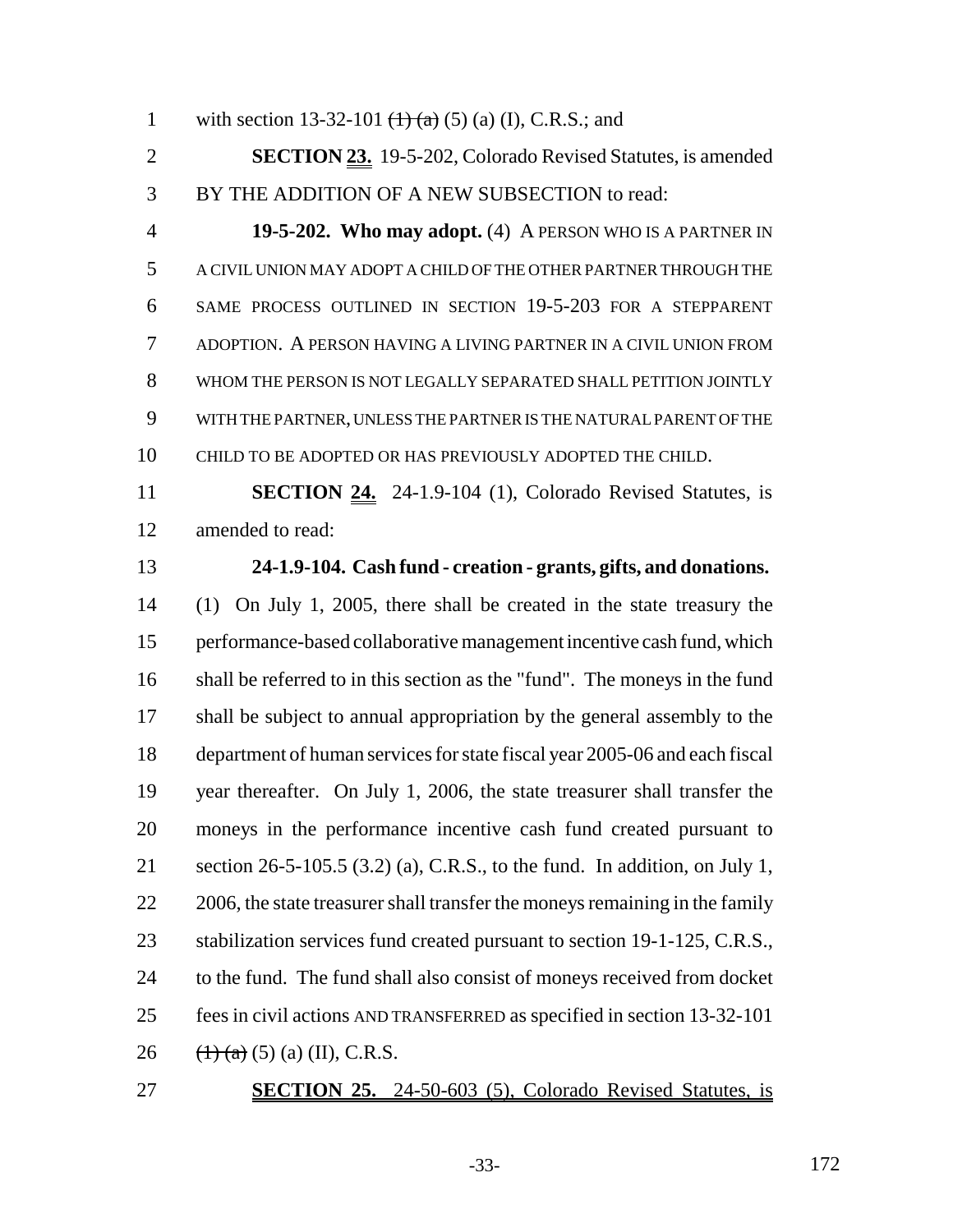1 amended BY THE ADDITION OF A NEW PARAGRAPH to read:

 **24-50-603. Definitions.** As used in this part 6, unless the context otherwise requires:

(5) "Dependent" means:

 (c.5) AN EMPLOYEE'S PARTNER IN A CIVIL UNION, WHO HAS SUBMITTED DOCUMENTATION DEMONSTRATING THE CREATION OF A CIVIL 7 UNION WITH AN EMPLOYEE;

 **SECTION 26.** 24-72-204 (3) (a) (XIX), Colorado Revised Statutes, is amended to read:

 **24-72-204. Allowance or denial of inspection - grounds - procedure - appeal - definitions.** (3) (a) The custodian shall deny the right of inspection of the following records, unless otherwise provided by law; except that any of the following records, other than letters of reference concerning employment, licensing, or issuance of permits, shall be available to the person in interest under this subsection (3):

16 (XIX) (A) Except as provided in sub-subparagraphs  $(B)$  and  $(C)$  of this subparagraph (XIX), applications for a marriage license submitted pursuant to section 14-2-106, C.R.S., AND EXCEPT AS PROVIDED IN SUB-SUBPARAGRAPH (C) OF THIS SUBPARAGRAPH (XIX), APPLICATIONS 20 FOR A CIVIL UNION LICENSE SUBMITTED PURSUANT TO SECTION 14-15-109, C.R.S. A person in interest under this subparagraph (XIX) includes an immediate family member of either party to the marriage application OR TO THE CIVIL UNION APPLICATION. As used in this subparagraph (XIX), "immediate family member" means a person who is related by blood, marriage, CIVIL UNION, or adoption. Nothing in this subparagraph (XIX) shall be construed to prohibit the inspection of marriage licenses or marriage certificates OR OF CIVIL UNION LICENSES OR CIVIL UNION